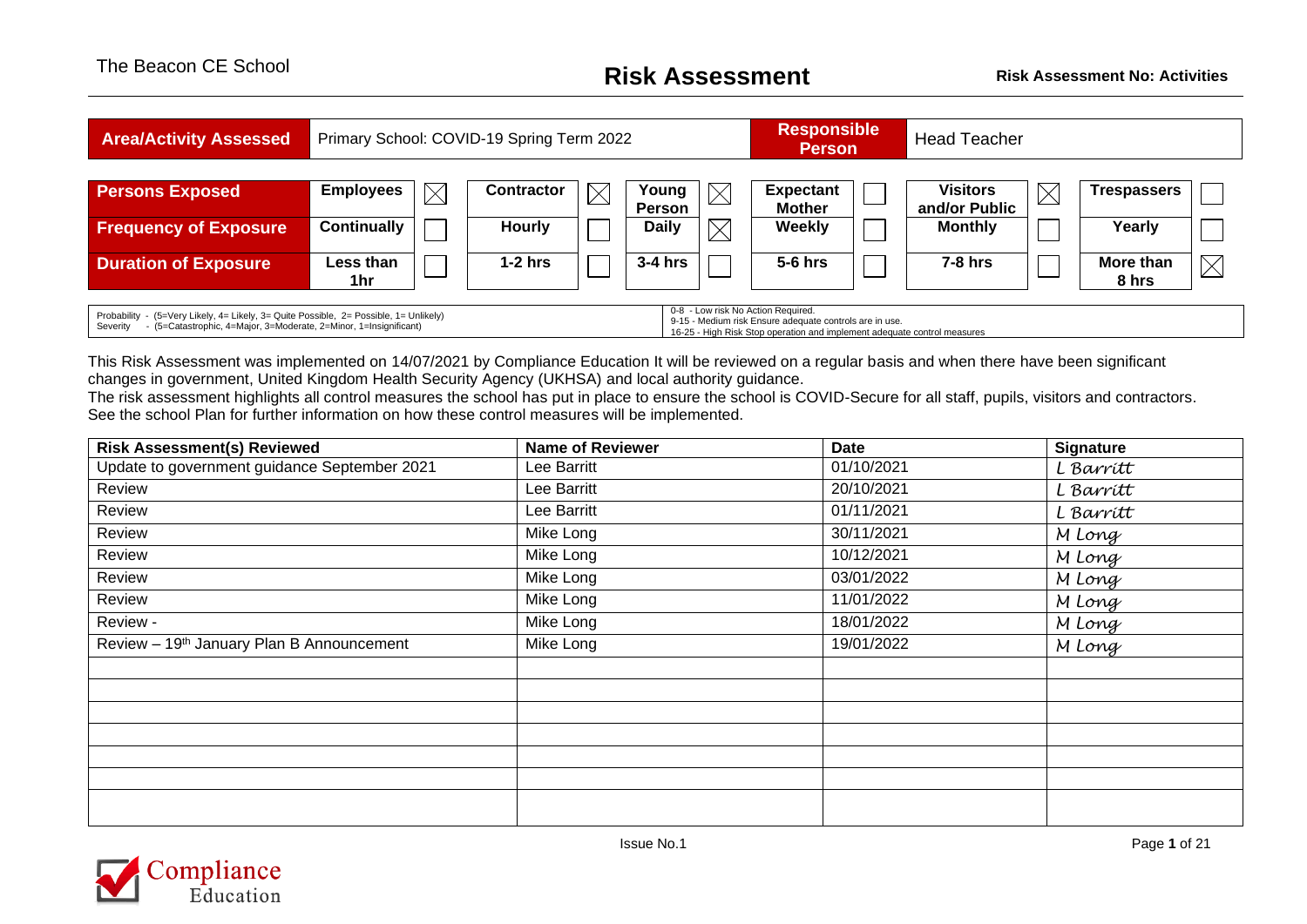| <b>No</b> | <b>Hazard</b>                                       | <b>Initial</b>  |                    | <b>Existing Control Measures</b> |                                                                                                                                                                                                                                                                                                                                                                                                                                                                                                                                                                                                                                                                                                                                                                                                                                                                                                                                                                                                                                                                                                                                                                                                                                                                                                                                                                                                                                                                                                                                                                                                                                                                                                                                                                                                                                                                                                                                                                                                                                         |                 | <b>Residual</b>    |             |                 |  |
|-----------|-----------------------------------------------------|-----------------|--------------------|----------------------------------|-----------------------------------------------------------------------------------------------------------------------------------------------------------------------------------------------------------------------------------------------------------------------------------------------------------------------------------------------------------------------------------------------------------------------------------------------------------------------------------------------------------------------------------------------------------------------------------------------------------------------------------------------------------------------------------------------------------------------------------------------------------------------------------------------------------------------------------------------------------------------------------------------------------------------------------------------------------------------------------------------------------------------------------------------------------------------------------------------------------------------------------------------------------------------------------------------------------------------------------------------------------------------------------------------------------------------------------------------------------------------------------------------------------------------------------------------------------------------------------------------------------------------------------------------------------------------------------------------------------------------------------------------------------------------------------------------------------------------------------------------------------------------------------------------------------------------------------------------------------------------------------------------------------------------------------------------------------------------------------------------------------------------------------------|-----------------|--------------------|-------------|-----------------|--|
|           |                                                     | <b>Severity</b> | <b>Probability</b> | <b>Risk</b>                      |                                                                                                                                                                                                                                                                                                                                                                                                                                                                                                                                                                                                                                                                                                                                                                                                                                                                                                                                                                                                                                                                                                                                                                                                                                                                                                                                                                                                                                                                                                                                                                                                                                                                                                                                                                                                                                                                                                                                                                                                                                         | <b>Severity</b> | <b>Probability</b> | <b>Risk</b> | <b>Controls</b> |  |
|           | School reopening<br>after easing of<br>restrictions | 4               | 3                  | 12                               | Where necessary the building has been deep cleaned<br>$\bullet$<br>before reopening.<br>All staff are competent and instructed with regards to the<br>procedures in place for the protection against infection from<br>Covid-19.<br>A home testing risk assessment has been produced.<br>$\bullet$<br>Parents will be made aware that due to increased natural<br>ventilation pupils should have adequate clothing.<br>From September, breakfast and after-school provision will<br>operate as normal. The Government's Plan B does not<br>impact extended school provision<br>Restrictions such as keeping children in small consistent<br>groups is no longer necessary.<br>We will recommend that face coverings are worn by staff<br>and adults (including visitors) when moving around in<br>corridors and communal areas. Health advice continues to<br>be that children in primary schools should not be asked to<br>wear face coverings. From 27 January, face coverings are<br>no longer advised for staff and visitors in communal areas.<br>From 27 January, staff should follow wider advice on face<br>coverings outside of school, including on transport to and<br>from school.<br>From 27 January, mandatory certification is no longer in<br>place and school should not use the NHS COVID Pass as<br>a condition of entry for education or related activities such<br>as exams, teaching, extra-curricular activities or any other<br>day-to-day activities that are part of education or training.<br>Local directors of public health are able to recommend the<br>use of face coverings in communal areas, across their area<br>only, where DfE and public health experts judge the<br>measure to be proportionate due to specific health<br>concerns. This is a temporary measure. Directors of public<br>health will continue to advise individual settings<br>experiencing outbreaks. Any local introduction of face<br>coverings will be subject to routine review and removed at<br>the earliest opportunity. | 4               | $\overline{2}$     | 8           |                 |  |

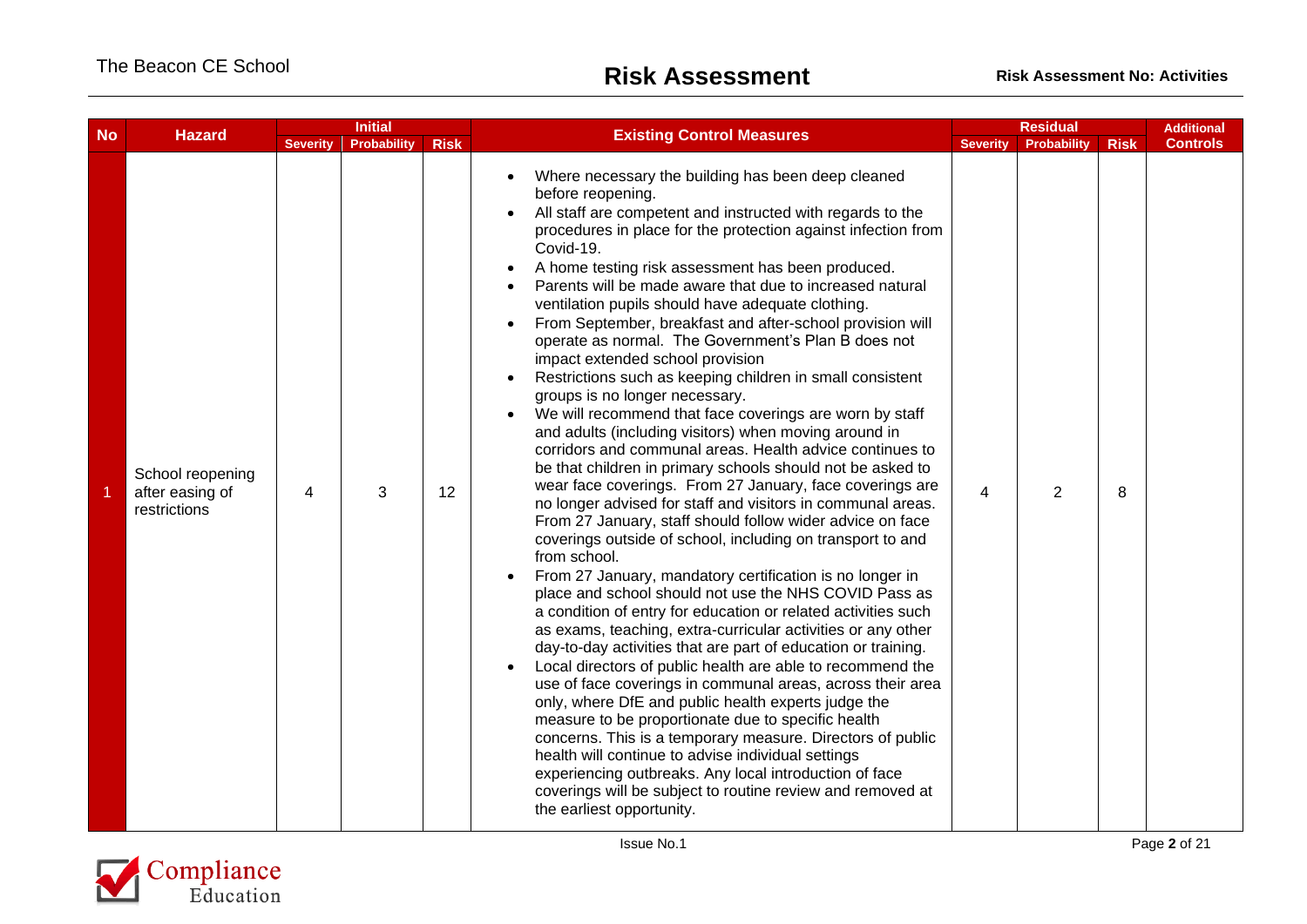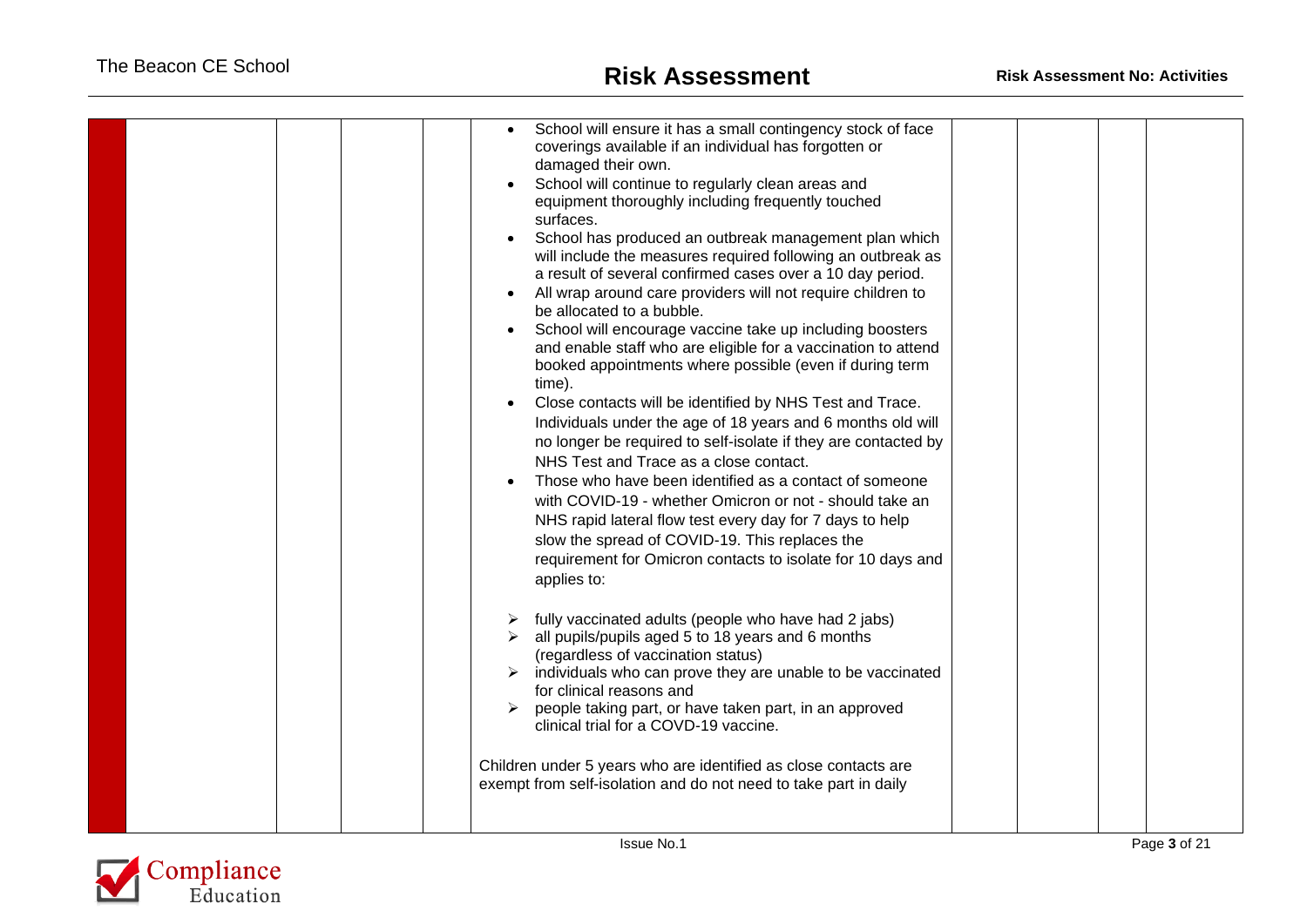| testing of close contacts. They are advised to take a PCR test if the<br>positive case is in their household.                                                                                                                                                                                                                                                                                                                                                                                                                                                                                                                                                                                                                                                                                                                                                                                                                                                                                                                                                                                                                                                                                                                                                                                                                                                                                                                                                                                                                                                                                                                             |                                                                                                             |
|-------------------------------------------------------------------------------------------------------------------------------------------------------------------------------------------------------------------------------------------------------------------------------------------------------------------------------------------------------------------------------------------------------------------------------------------------------------------------------------------------------------------------------------------------------------------------------------------------------------------------------------------------------------------------------------------------------------------------------------------------------------------------------------------------------------------------------------------------------------------------------------------------------------------------------------------------------------------------------------------------------------------------------------------------------------------------------------------------------------------------------------------------------------------------------------------------------------------------------------------------------------------------------------------------------------------------------------------------------------------------------------------------------------------------------------------------------------------------------------------------------------------------------------------------------------------------------------------------------------------------------------------|-------------------------------------------------------------------------------------------------------------|
| School may adopt a flexible approach to learning as a last<br>resort. This will be based on staffing levels utilising all of<br>our available teaching and non-teaching workforce to<br>maximise on-site education for as many pupils as possible.<br>Staff and pupils who record a positive LFD or PCR test<br>may end their 10 day isolation period early in most<br>circumstances unless they cannot test for any reason.<br>Staff and pupils may now take LFD tests on day 5 and day<br>6 of their self-isolation period. Those who receive two<br>negative test results are no longer required to complete 10<br>full days of self-isolation. The first test must be taken no<br>earlier than day 5 of the self-isolation period and tests must<br>be taken 24 hours apart. If both these test results are<br>negative, and the person does not have a high<br>temperature, they may end their self-isolation after the<br>second negative test result and return to school from day 6.<br>From the 11 <sup>th</sup> January 2022, staff and pupils who have a<br>positive lateral flow device (LFD) test result are no longer<br>required to have a follow-up (PCR) test, and they should<br>stay at home and self-isolate immediately.<br>Staff and pupils who have a positive LFD test result should<br>only have a follow-up PCR test if:<br>they wish to claim the Test and Trace Support Payment<br>they have a health condition that means they may be<br>➤<br>suitable for new coronavirus (COVID-19) treatments<br>they are taking LFD tests as part of research or<br>surveillance programmes, and the programme asks them | <b>School will</b><br>review the<br>eligibly<br>criteria for<br><b>DfE</b> funded<br>air cleaning<br>units. |
| to do so<br>they have a positive day 2 LFD test after arriving in<br>➤                                                                                                                                                                                                                                                                                                                                                                                                                                                                                                                                                                                                                                                                                                                                                                                                                                                                                                                                                                                                                                                                                                                                                                                                                                                                                                                                                                                                                                                                                                                                                                    |                                                                                                             |
| England.                                                                                                                                                                                                                                                                                                                                                                                                                                                                                                                                                                                                                                                                                                                                                                                                                                                                                                                                                                                                                                                                                                                                                                                                                                                                                                                                                                                                                                                                                                                                                                                                                                  |                                                                                                             |
| Staff and pupils without symptoms may return to school and are not<br>required to take any more LFD tests to release themselves from                                                                                                                                                                                                                                                                                                                                                                                                                                                                                                                                                                                                                                                                                                                                                                                                                                                                                                                                                                                                                                                                                                                                                                                                                                                                                                                                                                                                                                                                                                      |                                                                                                             |
| <b>Issue No.1</b>                                                                                                                                                                                                                                                                                                                                                                                                                                                                                                                                                                                                                                                                                                                                                                                                                                                                                                                                                                                                                                                                                                                                                                                                                                                                                                                                                                                                                                                                                                                                                                                                                         | Page 4 of 21                                                                                                |

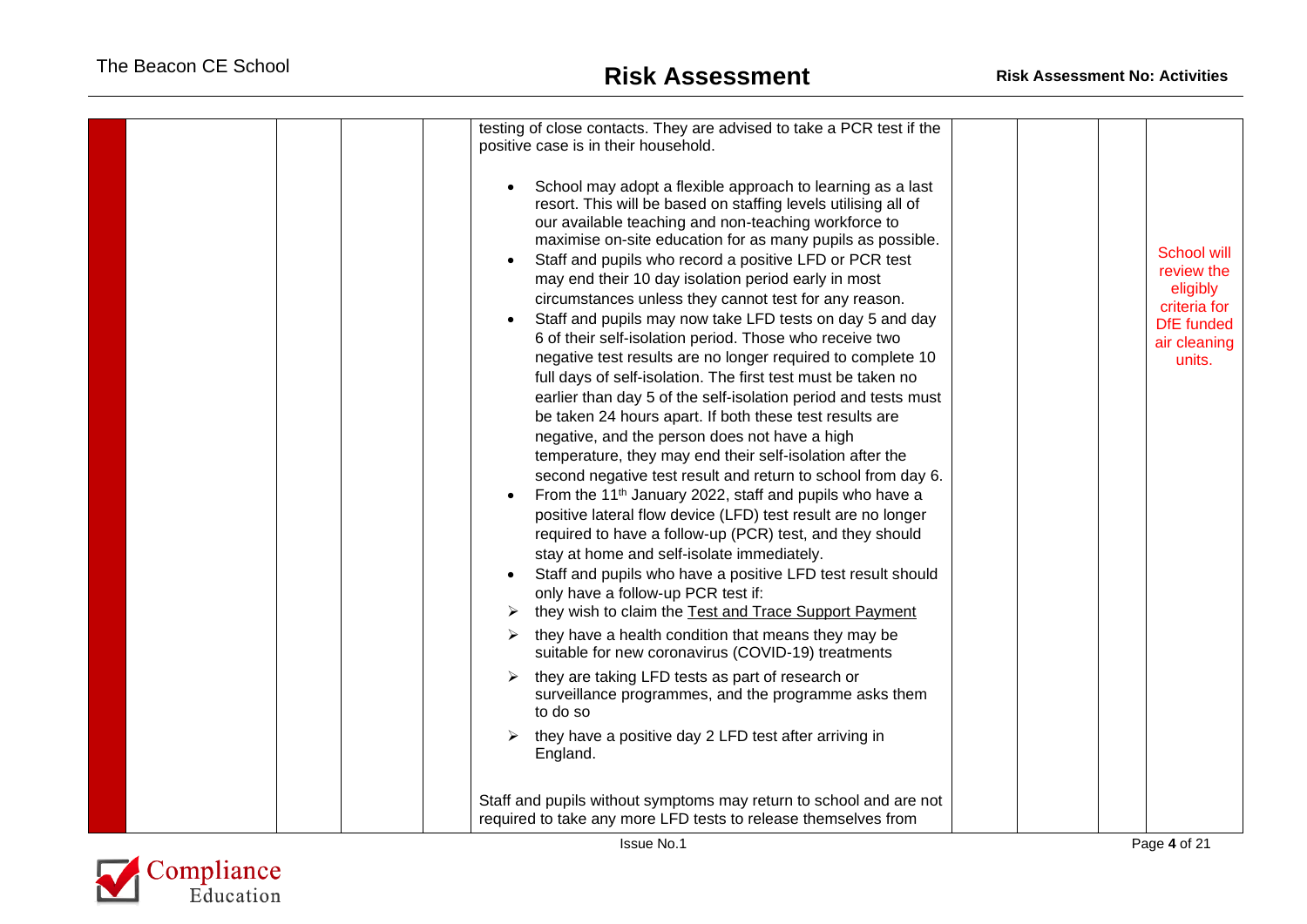| isolation after the 10th day of their isolation period even if they have<br>a positive LFD test result. If they still have a high temperature after<br>10 days or are otherwise unwell, they should stay at home and<br>seek medical advice.                                                                                                                                                                                                                                                                                                                   |  |
|----------------------------------------------------------------------------------------------------------------------------------------------------------------------------------------------------------------------------------------------------------------------------------------------------------------------------------------------------------------------------------------------------------------------------------------------------------------------------------------------------------------------------------------------------------------|--|
| <b>Working from Home</b><br>From the 19 <sup>th</sup> January 2022, the government announced<br>that it is no longer advising staff to work from home.<br>People previously considered to be particularly vulnerable,<br>clinically extremely vulnerable (CEV), and high or higher-<br>risk are not being advised to shield again (any personal<br>advice from a specialist or clinician on additional<br>precautions to take should continue to be followed).                                                                                                 |  |
| <b>Contingency Plans</b><br>• For individuals or groups of self-isolating pupils, remote<br>education plans are in place and school will provide this<br>provision when necessary.<br>School has produced an outbreak management plan which<br>includes the measures required following an outbreak as a<br>result of several confirmed cases over a 10 day period.<br>School will revisit its outbreak management plan and keep<br>informed of changes within the contingency framework<br>guidance, to ensure it is well prepared for any future<br>changes. |  |
| <b>Ventilation</b><br>Adequate ventilation is provided whilst pupils and staff are<br>on site.<br>Windows should be partially opened in conjunction with<br>heating systems to maintain a comfortable balance.<br>Staff must remember to open windows at the start of the<br>day or during break times to allow for adequate ventilation<br>in classrooms.<br>School will ensure any events held in the school i.e. plays<br>etc will be in a location where ventilation is maximised.                                                                         |  |

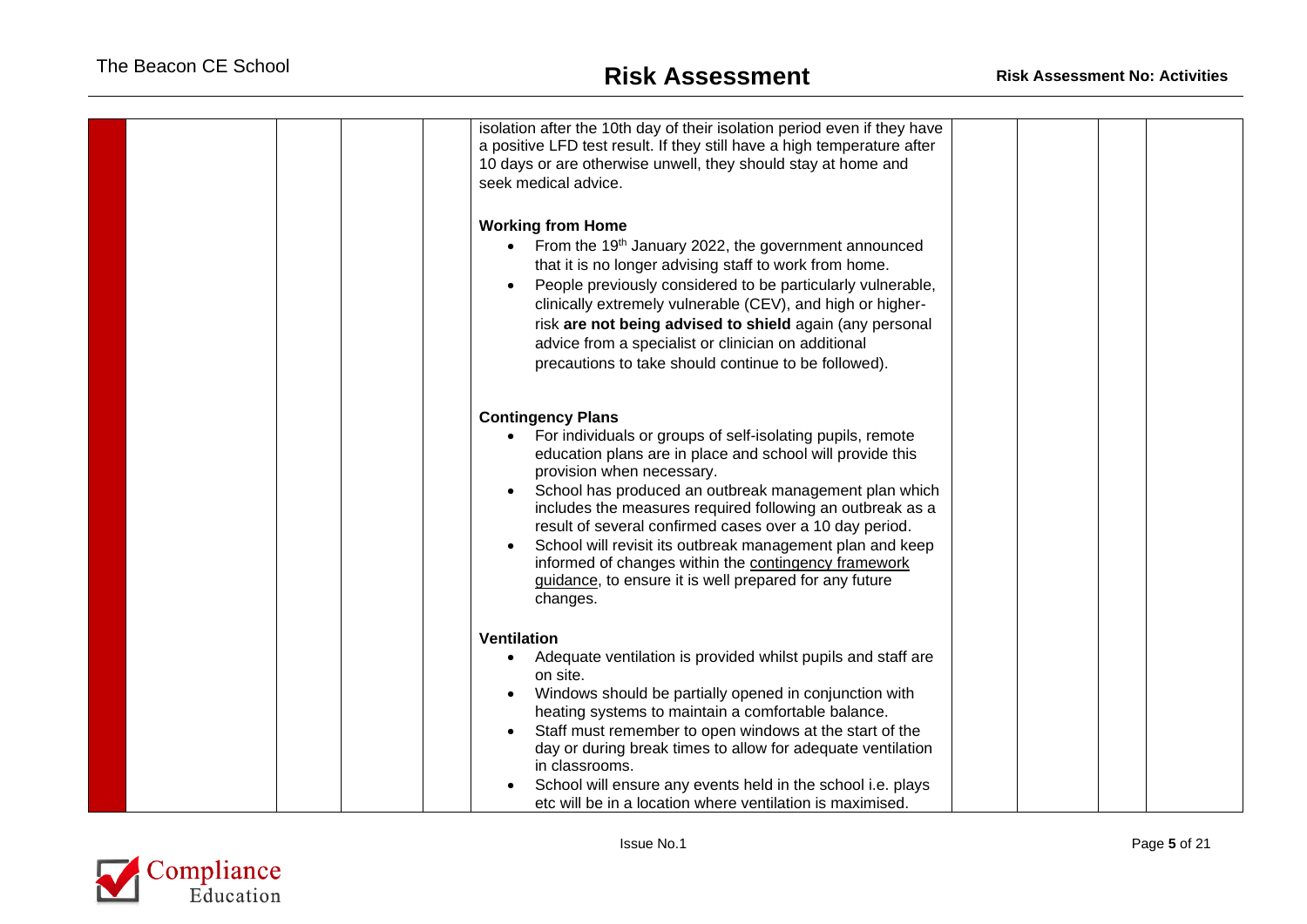| If possible, systems will be adjusted to full fresh air or, if<br>this is not possible, systems will be operated as normal as<br>long as they are within a single room and supplemented by<br>an outdoor air supply.<br>School has a supply of CO2 monitors so staff can quickly<br>identify where ventilation requires improvement.<br><b>Testing</b>                                                                                                                                                                                                                                                                                                                                                                                                                                                                                                                                                                                                                                                                                                                                                                                                                                                                                                                                                                                                                                                                                                  |
|---------------------------------------------------------------------------------------------------------------------------------------------------------------------------------------------------------------------------------------------------------------------------------------------------------------------------------------------------------------------------------------------------------------------------------------------------------------------------------------------------------------------------------------------------------------------------------------------------------------------------------------------------------------------------------------------------------------------------------------------------------------------------------------------------------------------------------------------------------------------------------------------------------------------------------------------------------------------------------------------------------------------------------------------------------------------------------------------------------------------------------------------------------------------------------------------------------------------------------------------------------------------------------------------------------------------------------------------------------------------------------------------------------------------------------------------------------|
| • PCR tests are available via the gov website or via local<br>testing centres. NOTE: if a PCR test is taken with 2-days<br>of a positive lateral flow test, and is negative, it overrides<br>the self-test LFD and staff and pupils can return to school<br>as long as they don't have COVID-19 symptoms.<br>Staff will be supplied with LFD test kits and encouraged to<br>self-swab and test themselves twice a week at home and<br>will report their result to NHS Test and Trace as soon as<br>the test is completed, this will be either online or by<br>telephone as indicated in the home test kit. Staff will also<br>share their result, whether void, positive or negative, with<br>their school.<br>Staff will be strongly encouraged to continue regular LFD<br>testing and report their results to test and report.<br>School will ask parents, guardians and other visitors to take<br>a lateral flow device (LFD) test before entering the setting.<br>Close contacts will be identified by NHS Test and Trace.<br>children under the age of 18 years and 6 months will no<br>longer be required to self-isolate isolate if they are<br>contacted by NHS Test and Trace as a close contact.<br>School will work with NHS Track and Trace to identify close<br>contacts of a positive case if requested.<br>Stay at home: guidance for households with possible or<br>confirmed coronavirus (COVID-19) infection - GOV.UK<br>(www.gov.uk) |
|                                                                                                                                                                                                                                                                                                                                                                                                                                                                                                                                                                                                                                                                                                                                                                                                                                                                                                                                                                                                                                                                                                                                                                                                                                                                                                                                                                                                                                                         |

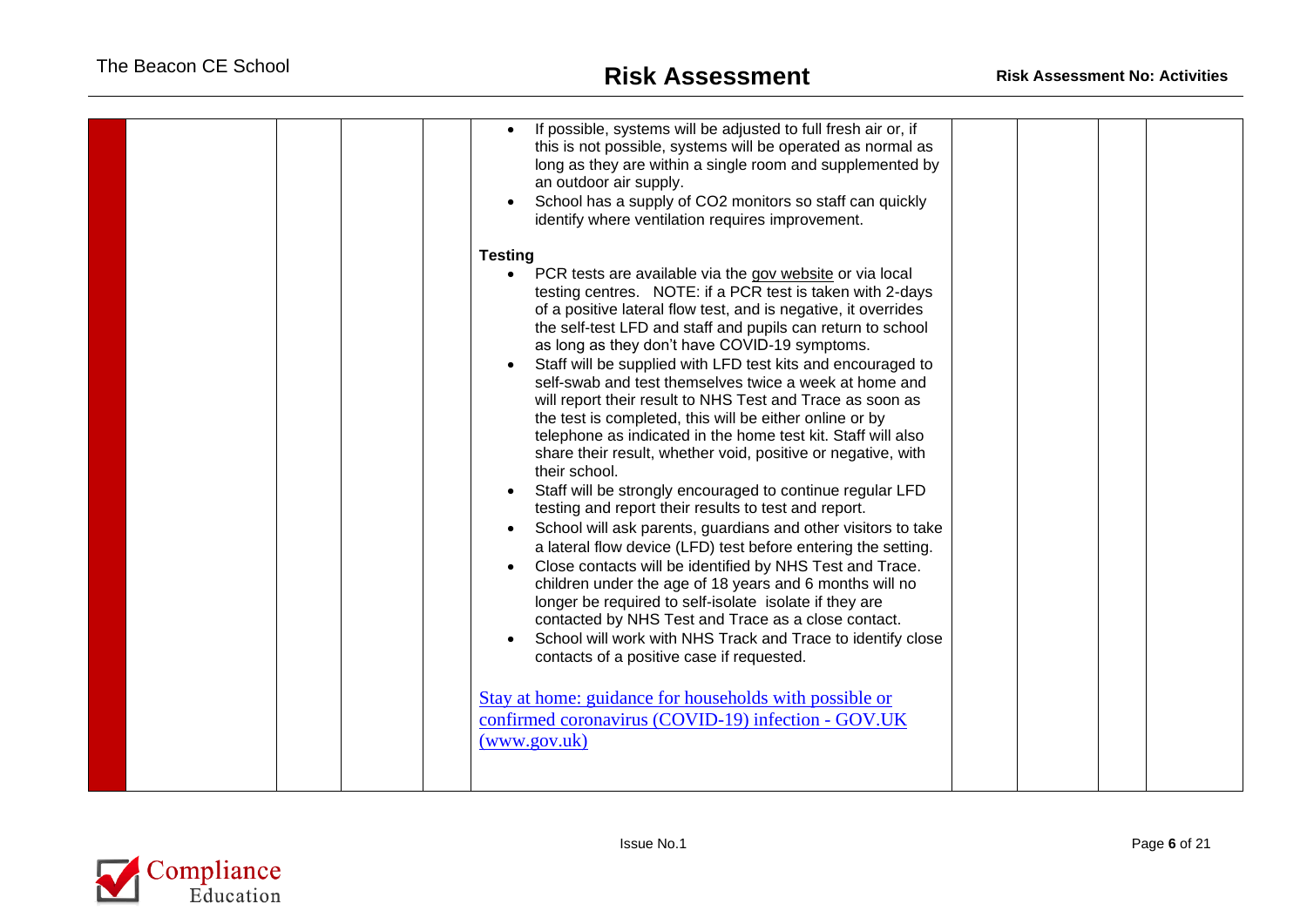| $\overline{2}$ | Coronavirus<br>spread from one<br>country to another                 | 4 | 3 | 12 | <b>Current UK Government Travel guidelines will be followed</b><br>All travellers arriving into the UK will need to isolate and get<br>a PCR test by 'day two' after arrival. They may end their<br>isolation once they receive a negative result. If the result is<br>positive, they should continue to isolate and follow rules on<br>isolation following a positive test.<br>Unvaccinated arrivals aged over 18 will follow the existing,<br>more onerous, testing and isolation regime.<br>All Red list arrivals will enter quarantine.<br>https://www.gov.uk/guidance/travel-to-england-from-another-<br>country-during-coronavirus-covid-19                                                                                                                                                                                                                                                                                                                                                                                                                                                                                        | 4 |                | 4  |                                                                                            |
|----------------|----------------------------------------------------------------------|---|---|----|------------------------------------------------------------------------------------------------------------------------------------------------------------------------------------------------------------------------------------------------------------------------------------------------------------------------------------------------------------------------------------------------------------------------------------------------------------------------------------------------------------------------------------------------------------------------------------------------------------------------------------------------------------------------------------------------------------------------------------------------------------------------------------------------------------------------------------------------------------------------------------------------------------------------------------------------------------------------------------------------------------------------------------------------------------------------------------------------------------------------------------------|---|----------------|----|--------------------------------------------------------------------------------------------|
| 3              | Staff/Pupils at<br>increased risk<br>(CEV/BAME/Expectant<br>Mothers) | 5 |   | 20 | Staff who may be at increased risk may attend the<br>workplace/school as long as they are able to follow current<br>control measures.<br>Children and young people previously considered CEV<br>should attend school and should follow the same COVID-<br>19 guidance as the rest of the population. However, if a<br>child or young person has been advised to isolate or<br>reduce their social contact by their specialist, due to the<br>nature of their medical condition or treatment, rather than<br>because of the pandemic, they should continue to follow<br>the advice of their specialist. There is no change to this<br>advice as a result of the Government's Plan B.<br>Where necessary individual risk assessments will be<br>carried out (school will consult with Compliance Education).<br>Staff / pupils will follow advice given to them by their<br>GP/Medical professional.<br>Staff are to follow the latest government guidance at all<br>times, regarding the workplace.<br>Staff identified as being at increased risk can discuss with<br>their Head Teacher any additional controls they feel<br>necessary. | 5 | $\overline{2}$ | 10 | School will<br>support the<br>mental health<br>and wellbeing<br>of all staff and<br>pupils |

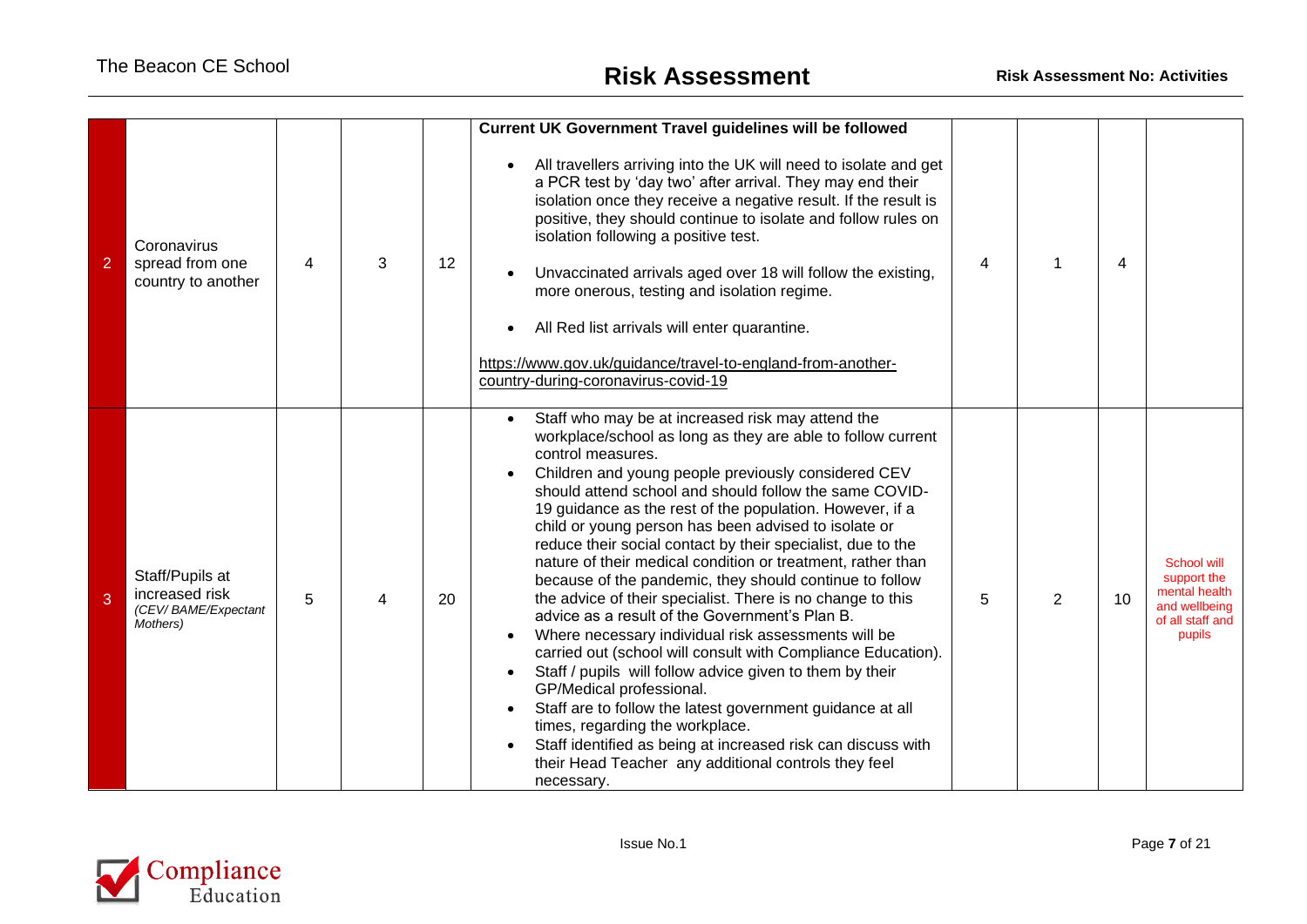| $\overline{4}$ | Staff and pupils<br>displaying<br>symptoms | 4 | 4 | 16 | Head/SLT to be notified.<br>Staff and pupils displaying symptoms of Coronavirus will be<br>sent home and asked to follow latest government<br>guidance.<br>Where necessary, the infected person will be moved to a<br>designated isolation room whilst arrangements are made<br>for the person to be collected and taken home. A dedicated<br>toilet has been made available. In a case of a positive<br>result, these areas will be deep cleaned / fogged before<br>use.<br>Suitable PPE is available for staff.<br>Staff and pupils who have been in contact with anyone<br>displaying symptoms will wash their hands thoroughly for<br>20 seconds.<br>A staffing plan is in place to ensure safe staffing levels are<br>achievable and appropriate to group sizes / pupil needs<br>and the activities required.<br>If a pupil / staff member is sent home with a suspected<br>case, their work area will be cleaned / fogged / wiped<br>down, with PPE available for staff.<br>Where pupils cannot attend site, distance learning will be<br>available via online learning.<br>Free School Meals: support will be provided to<br>$\circ$<br>those who are eligible for benefits-related free<br>school meals<br>SEND: school will work collaboratively with families<br>$\circ$<br>to put in place reasonable adjustments<br>Access: school will work with families to ensure all<br>$\circ$<br>pupils are able to access remote education<br>(devices, internet etc)<br>If staff member or pupil develops symptoms away from<br>site, they must not attend school and will follow local<br>government guidance for isolation / testing.<br>School has developed an Outbreak Management Plan.<br>Following several cases over a 10 day period, school may<br>activate their Outbreak Management Plan following advice<br>from United Kingdom Health Security Agency (UKHSA) or<br>following advice due to increased cases in the local<br>community. | 4 | $\overline{2}$ | 8 | The<br>Headteacher<br>will use their<br>reasonable<br>judgement<br>when making<br>the decision to<br>refuse a pupil. |
|----------------|--------------------------------------------|---|---|----|---------------------------------------------------------------------------------------------------------------------------------------------------------------------------------------------------------------------------------------------------------------------------------------------------------------------------------------------------------------------------------------------------------------------------------------------------------------------------------------------------------------------------------------------------------------------------------------------------------------------------------------------------------------------------------------------------------------------------------------------------------------------------------------------------------------------------------------------------------------------------------------------------------------------------------------------------------------------------------------------------------------------------------------------------------------------------------------------------------------------------------------------------------------------------------------------------------------------------------------------------------------------------------------------------------------------------------------------------------------------------------------------------------------------------------------------------------------------------------------------------------------------------------------------------------------------------------------------------------------------------------------------------------------------------------------------------------------------------------------------------------------------------------------------------------------------------------------------------------------------------------------------------------------------------------------------------------|---|----------------|---|----------------------------------------------------------------------------------------------------------------------|

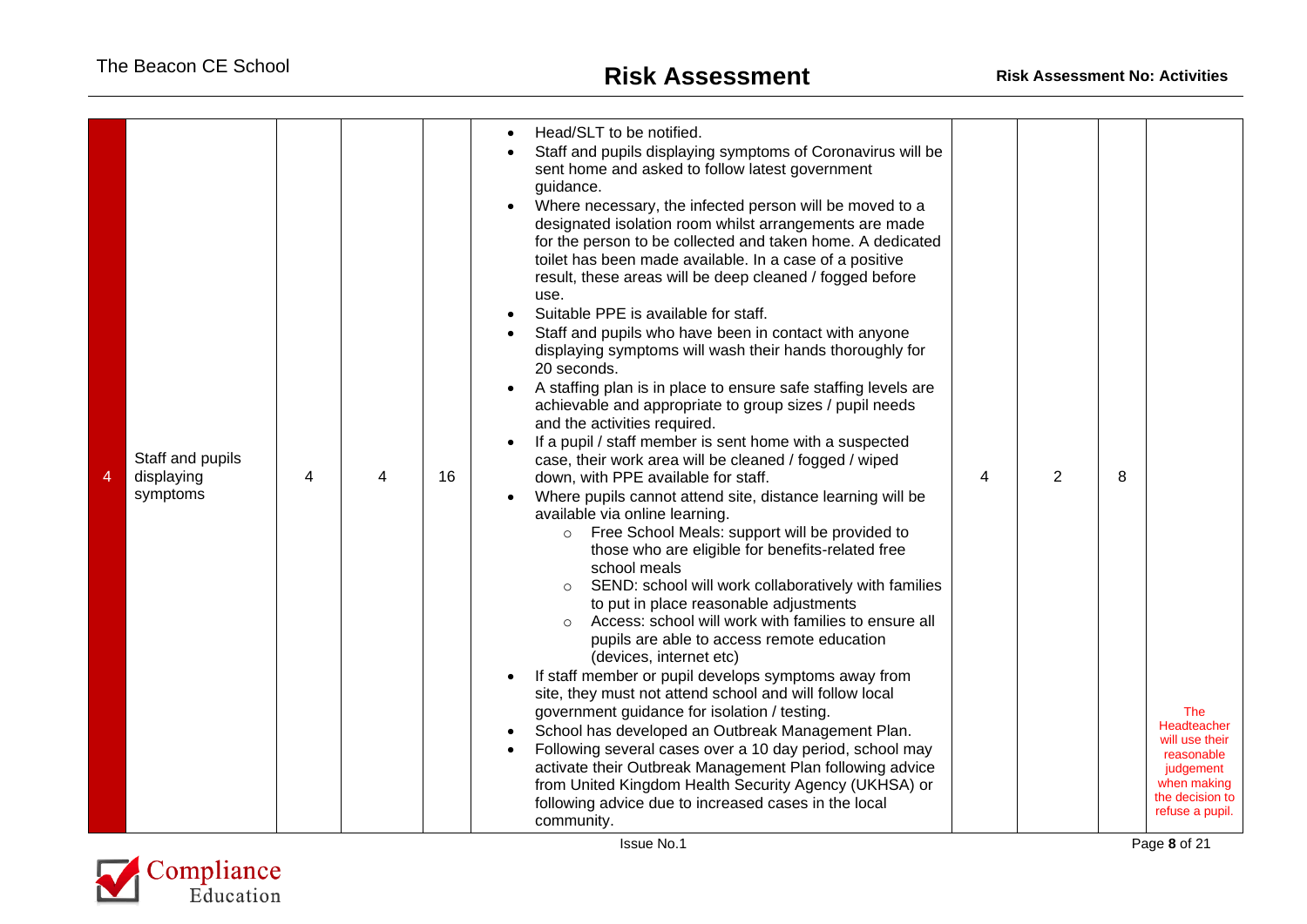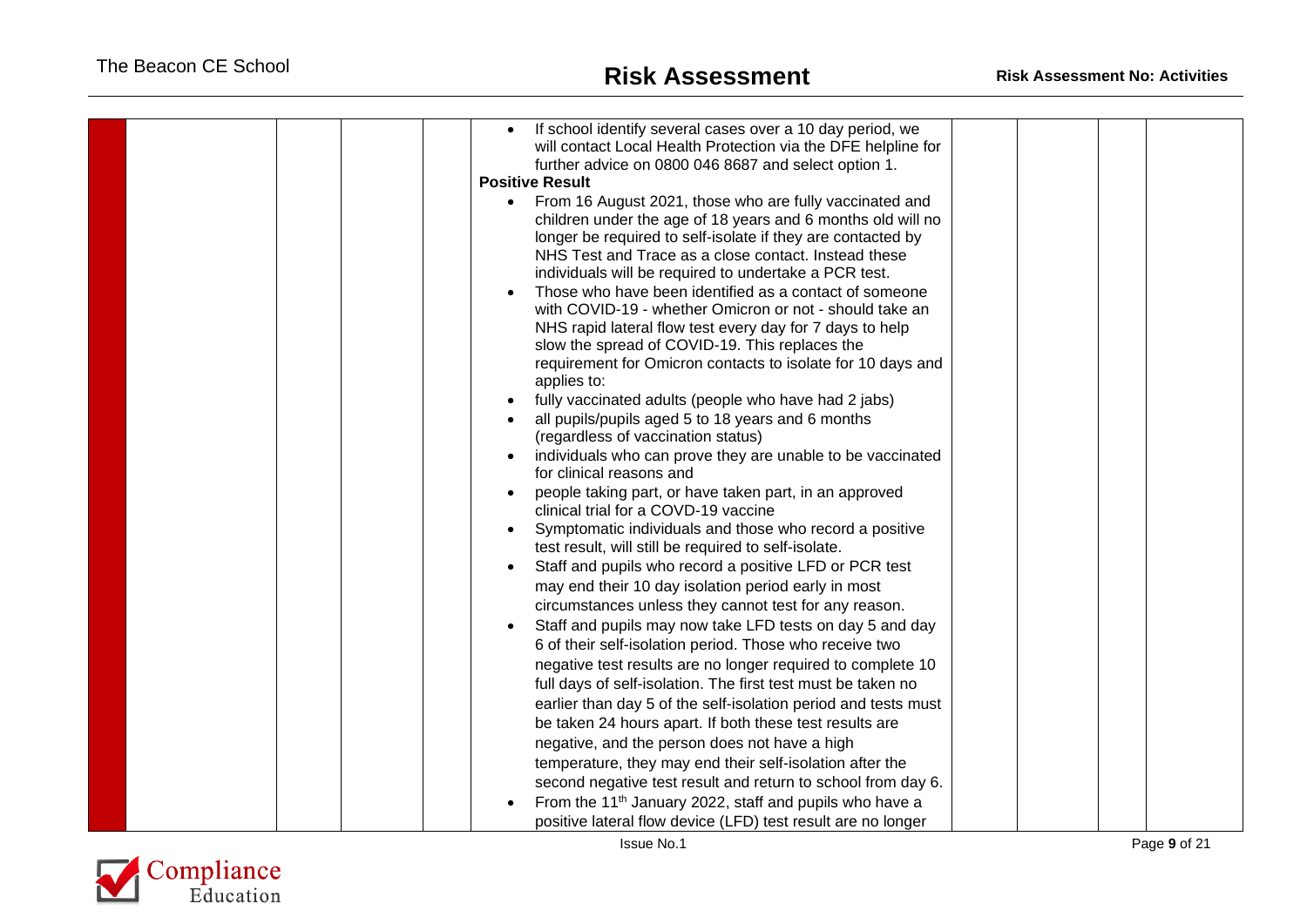|   |                                                                     |   |   |   | required to have a follow-up (PCR) test, and they should<br>stay at home and self-isolate immediately.<br>Staff and pupils who have a positive LFD test result should<br>only have a follow-up PCR test if:<br>they wish to claim the Test and Trace Support Payment<br>they have a health condition that means they may be<br>suitable for new coronavirus (COVID-19) treatments<br>they are taking LFD tests as part of research or<br>surveillance programmes, and the programme asks them<br>to do so<br>they have a positive day 2 LFD test after arriving in<br>England.<br>Staff and pupils without symptoms may return to school and are not<br>required to take any more LFD tests to release themselves from<br>isolation after the 10th day of their isolation period even if they have<br>a positive LFD test result. If they still have a high temperature after<br>10 days or are otherwise unwell, they should stay at home and<br>seek medical advice. |   |   |   |  |
|---|---------------------------------------------------------------------|---|---|---|------------------------------------------------------------------------------------------------------------------------------------------------------------------------------------------------------------------------------------------------------------------------------------------------------------------------------------------------------------------------------------------------------------------------------------------------------------------------------------------------------------------------------------------------------------------------------------------------------------------------------------------------------------------------------------------------------------------------------------------------------------------------------------------------------------------------------------------------------------------------------------------------------------------------------------------------------------------------|---|---|---|--|
| 5 | Lack of control<br>over<br>contractors/visitors<br>coming onto site | 4 | 2 | 8 | During school hours contractors or visitors will be allowed<br>$\bullet$<br>onto the school premises and into the school building by<br>making a prior appointment with the Head Teacher or Site<br>Manager.<br>All contractors and visitors are instructed to report to the<br>main school reception upon arrival.<br>All contractors and visitors will be required to wear face<br>coverings when moving around school.<br>From 27 January, face coverings are no longer advised for<br>staff and visitors in communal areas.<br>All contractors and visitors (including parents) will be asked<br>to take a lateral flow device (LFD) test before entering the<br>setting.<br>All contractors and visitors are asked for verbal or written<br>evidence to confirm that:                                                                                                                                                                                             | 4 | 1 | 4 |  |

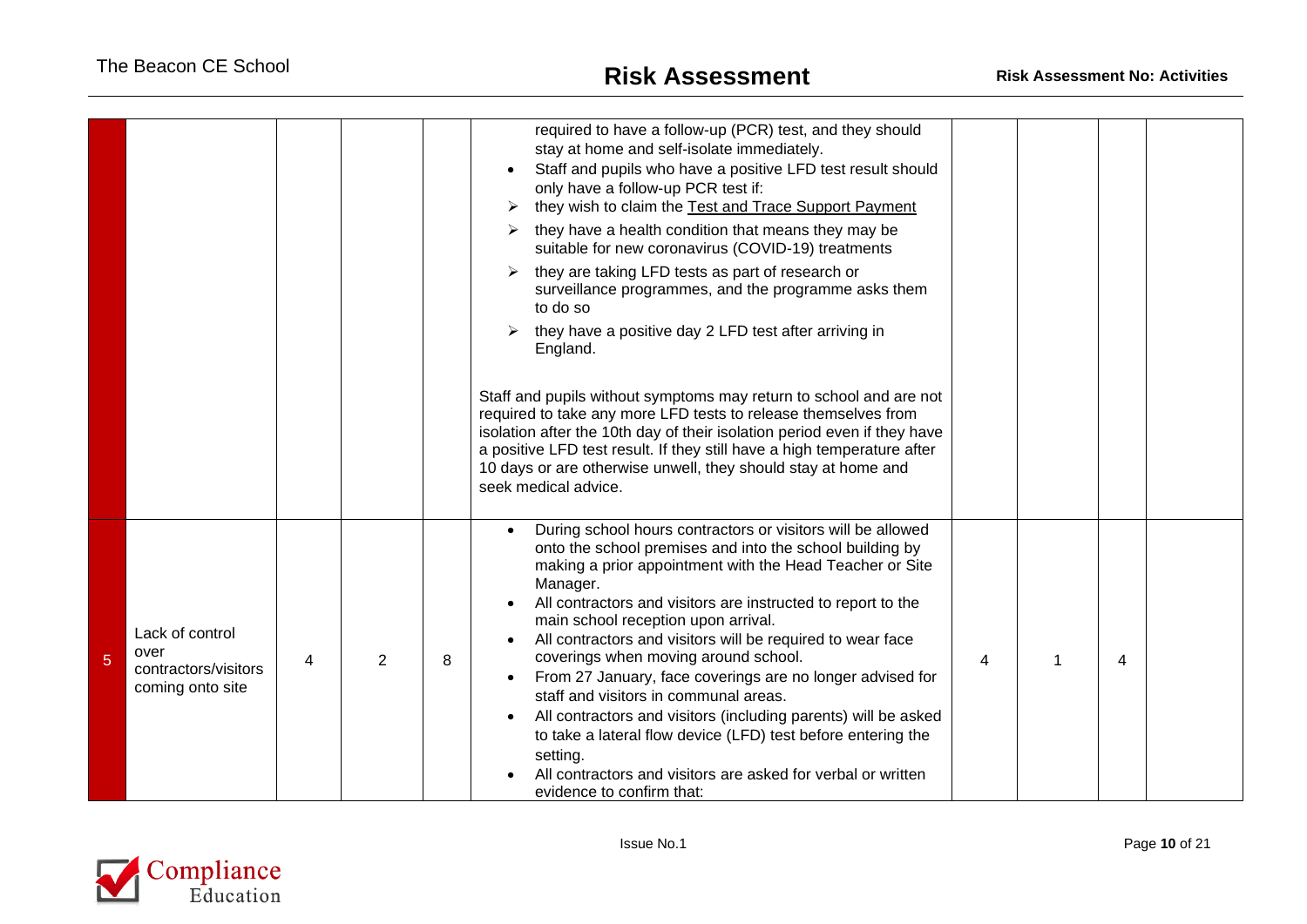|   |                              |   |    | I am at present not suffering from any symptoms or<br>$\circ$<br>have tested positive for coronavirus within the last<br>10 days.<br>No member of my household are displaying<br>$\circ$<br>symptoms or have tested positive for coronavirus<br>within the last 10 days.<br>I have not been contacted by the NHS Test and<br>$\circ$<br>Trace service within the last 10 days.<br>The school reserves the right to deny access or request a<br>person to leave the school premises if the person was<br>deemed to be displaying coronavirus symptoms or being<br>aggressive or abusive to school staff.<br>Were possible, school will endeavour to ensure contractors<br>and visitors attend outside of normal school operating<br>hours if safe to do so,<br>The school will adopt a flexible approach to interviews, with<br>alternative options to face-to-face interviews offered where<br>possible                                                                                                                                                                                                |   |              |   |  |
|---|------------------------------|---|----|--------------------------------------------------------------------------------------------------------------------------------------------------------------------------------------------------------------------------------------------------------------------------------------------------------------------------------------------------------------------------------------------------------------------------------------------------------------------------------------------------------------------------------------------------------------------------------------------------------------------------------------------------------------------------------------------------------------------------------------------------------------------------------------------------------------------------------------------------------------------------------------------------------------------------------------------------------------------------------------------------------------------------------------------------------------------------------------------------------|---|--------------|---|--|
| 6 | Group Activities/<br>Lessons | 4 | 16 | Physical Education should take place outside where<br>possible to maximise ventilation.<br>Resources that are shared between different learning<br>groups, such as Science, Art, DT and sports equipment,<br>will be cleaned frequently / after each use.<br>All outdoor sports and supervised activities for children can<br>take place without restrictions on attendance. Activities<br>taking place outdoors can happen in groups of any<br>number. This is because the transmission risk is lower<br>outside.<br>If communal areas are used for group activities / lessons<br>they should be cleaned down after use.<br>All communal areas in use should remain well ventilated.<br>Activities such as singing should be carried out following<br>latest government guidance / risk assessment.<br>CLEAPSS Covid 19 guidance will be followed for all DT,<br>Science, Sports and Food Tech Practical lessons.<br>Pupils will attend in PE kit for their designated PE day, this<br>will eliminate the need for changing rooms.<br>Learning groups will not share changing areas were<br>possible. | 4 | $\mathbf{2}$ | 8 |  |

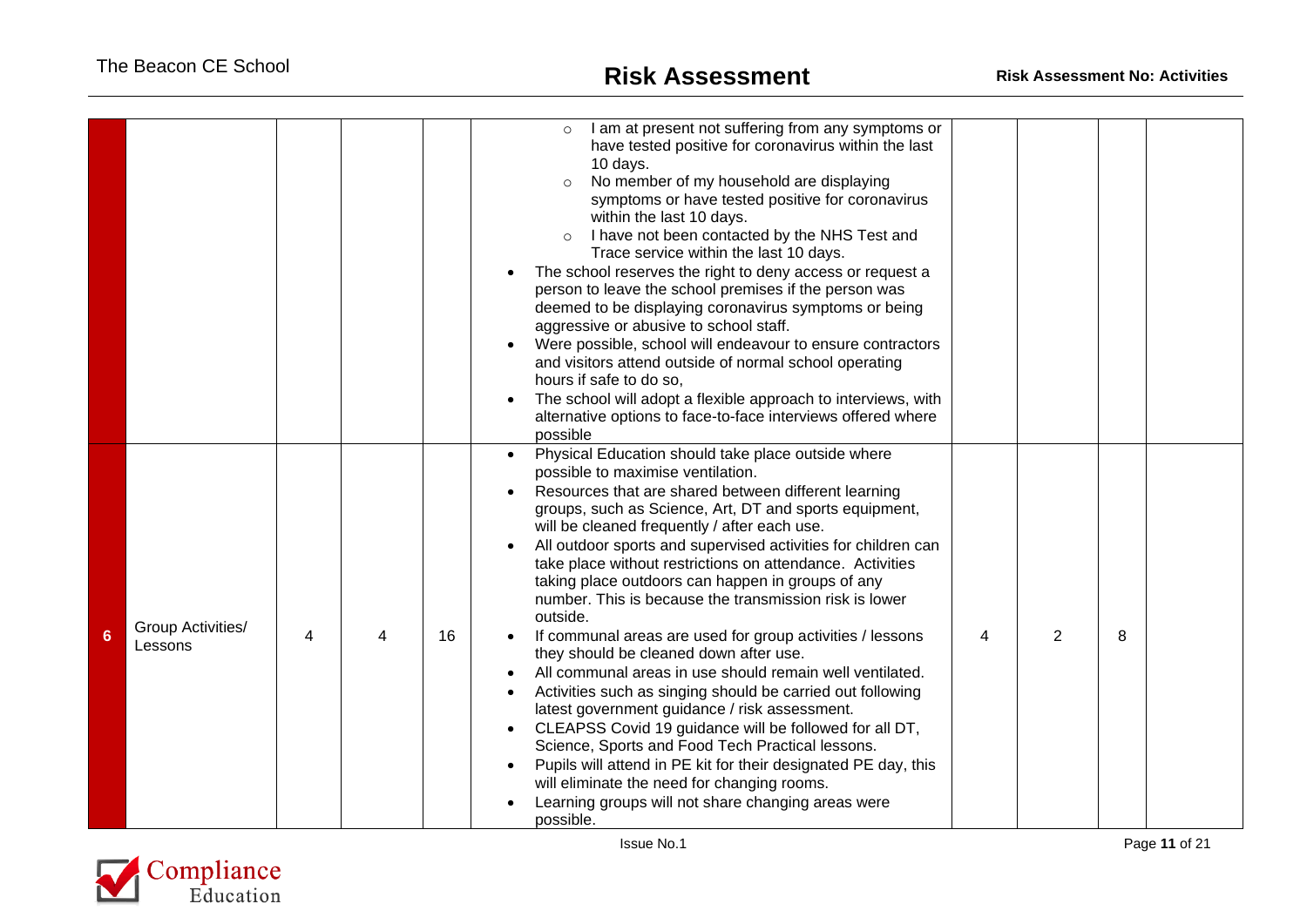|   |                                                                  |   |   |                 | Changing areas will be cleaned after use.<br>School will remain vigilant and aware of the additional risk<br>of infection in environments where singing, chanting,<br>playing wind or brass instruments, dance or drama takes<br>place.                                                                                                                                                                                                                                                                                                                                                                                                                                                                                                                                                                                                                                      |   |   |   |  |
|---|------------------------------------------------------------------|---|---|-----------------|------------------------------------------------------------------------------------------------------------------------------------------------------------------------------------------------------------------------------------------------------------------------------------------------------------------------------------------------------------------------------------------------------------------------------------------------------------------------------------------------------------------------------------------------------------------------------------------------------------------------------------------------------------------------------------------------------------------------------------------------------------------------------------------------------------------------------------------------------------------------------|---|---|---|--|
|   | Cleaning                                                         | 4 | 3 | 12 <sup>2</sup> | A high standard of cleaning will be maintained.<br>Cleaning checklists / records are kept.<br>Additional cleaning will remain where required i.e. were<br>toilets, outdoor/ indoor equipment is being shared by<br>different learning groups.<br>PPE is provided for cleaning staff.<br>Staff are trained in the safe use of PPE and COSHH.<br>The school is cleaned with normal household disinfectant.<br>Any contaminated (suspected/confirmed) waste should be<br>double bagged and stored for 72 hours before disposal.<br>All spillages of blood, faeces, saliva, vomit, nasal and eye<br>discharges should be cleaned up immediately (always<br>wear PPE).                                                                                                                                                                                                            | 4 |   | 4 |  |
| 8 | Unable to social<br>distance on<br>dedicated/public<br>transport | 4 |   | 16              | <b>Public Transport</b><br>Staff and pupils are advised to follow current government<br>guidelines. From the 30 <sup>th</sup> November, it is now mandatory<br>for staff to wear a face covering on public transport. From<br>27 January, staff and pupils should follow wider advice on<br>face coverings outside of school, including on transport to<br>and from school.<br>The school will endeavour to encourage staff and pupils to<br>walk or cycle to school.<br><b>Dedicated Transport</b><br>Primary school pupils are not required to wear face<br>coverings when travelling on school dedicated transport<br>however this is mandatory for staff.<br><b>Car Sharing</b><br>All Staff and pupils will avoid car sharing where possible.<br>If car sharing is essential, windows should be opened to<br>maximise ventilation with passengers seated front to back. | 4 | 2 | 4 |  |

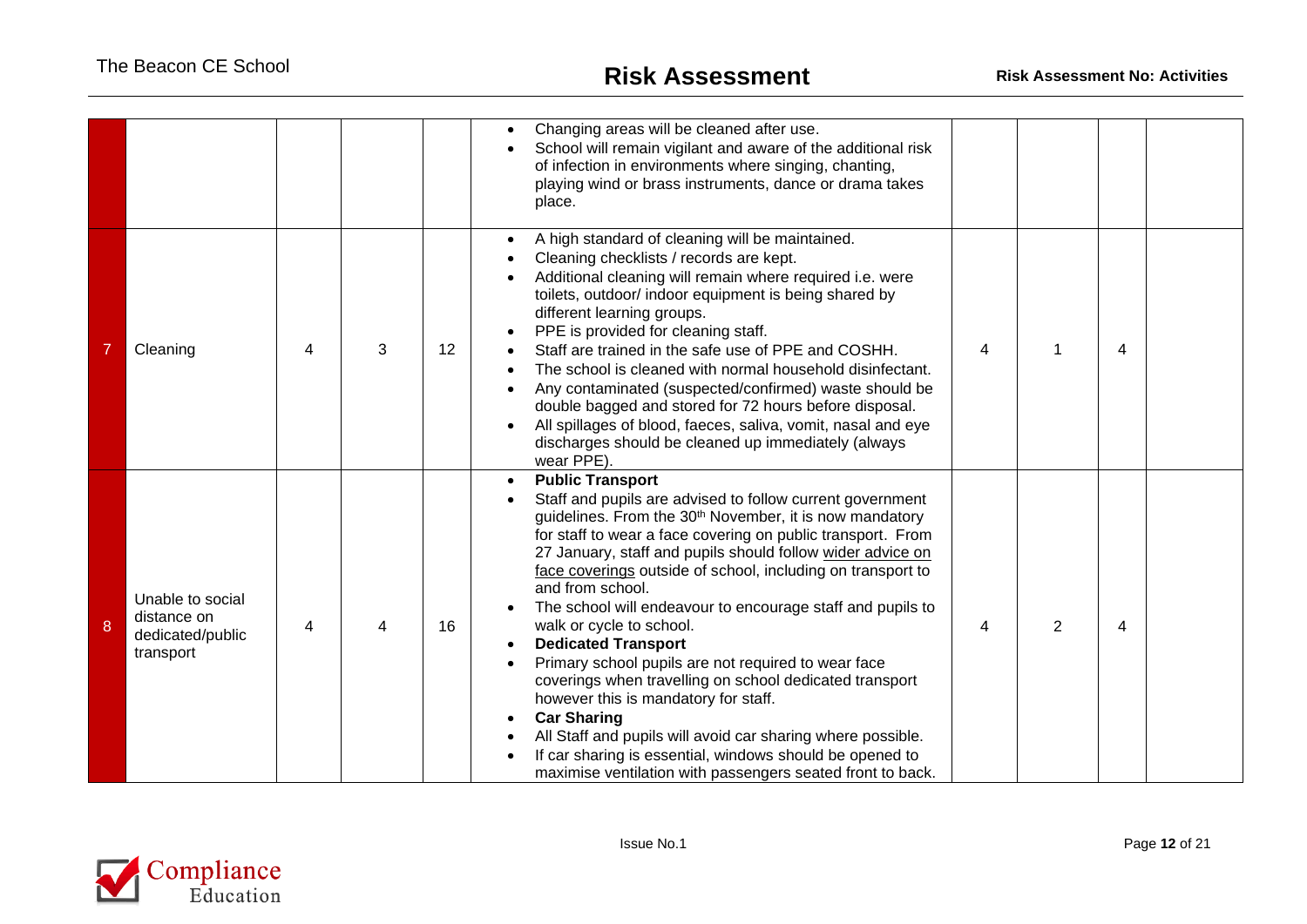|    |                                                                             |   |                |    | Staff will be asked to wear face coverings when car<br>sharing. From 27th January, face coverings are no longer<br>advised.                                                                                                                                                                                                                                                                                                                                                                                                                                                                                                                                                                                                              |   |   |   |                                                                                              |
|----|-----------------------------------------------------------------------------|---|----------------|----|------------------------------------------------------------------------------------------------------------------------------------------------------------------------------------------------------------------------------------------------------------------------------------------------------------------------------------------------------------------------------------------------------------------------------------------------------------------------------------------------------------------------------------------------------------------------------------------------------------------------------------------------------------------------------------------------------------------------------------------|---|---|---|----------------------------------------------------------------------------------------------|
| 9  | Unable to social<br>distance when<br>administering first<br>aid             | 5 | $\overline{2}$ | 10 | The school will ensure an adequate number of First Aiders<br>(Paediatric First Aid for EYFS, First Aid at Work,<br>Emergency First Aid) are always available.<br>The school will ensure all First Aiders receive refresher<br>training as required.<br>For advice on CPR during COVID-19 please follow the link<br>below<br>https://www.resus.org.uk/covid-19-resources/covid-19-<br>resources-general-public/resuscitation-council-uk-<br>statement-covid-19<br>The school will work closely with the Local Health<br>Protection Team and follow their advice.<br>The school will contact Compliance Education to report any<br>confirmed Coronavirus cases or serious injuries as it may<br>be necessary to file an HSE RIDDOR report. | 5 | 1 | 5 |                                                                                              |
| 10 | Lack over control<br>over external clubs<br>hiring the school<br>facilities | 4 | 3              | 12 | The school will only allow external clubs and organisations<br>to use/hire their facilities in line with latest government<br>guidance.                                                                                                                                                                                                                                                                                                                                                                                                                                                                                                                                                                                                  | 4 | 1 | 4 |                                                                                              |
| 11 | <b>Educational Visits</b>                                                   | 4 |                | 16 | Educational visits that are integral will take place following<br>the completion of an individual risk assessment.<br>Individual local authority guidance will be followed if<br>traveling between counties.<br>Local government transport guidance will be followed<br>School will consider whether to go ahead with planned<br>international educational visits, recognising the risk of<br>disruption to education resulting from the need to isolate<br>and test on arrival back into the UK. School will refer to the<br>Foreign, Commonwealth and Development Office travel<br>advice and the guidance on international travel before<br>booking and travelling.                                                                   | 4 | 2 | 8 | <b>Ensure any</b><br>new bookings<br>have<br>adequate<br>financial<br>protection in<br>place |

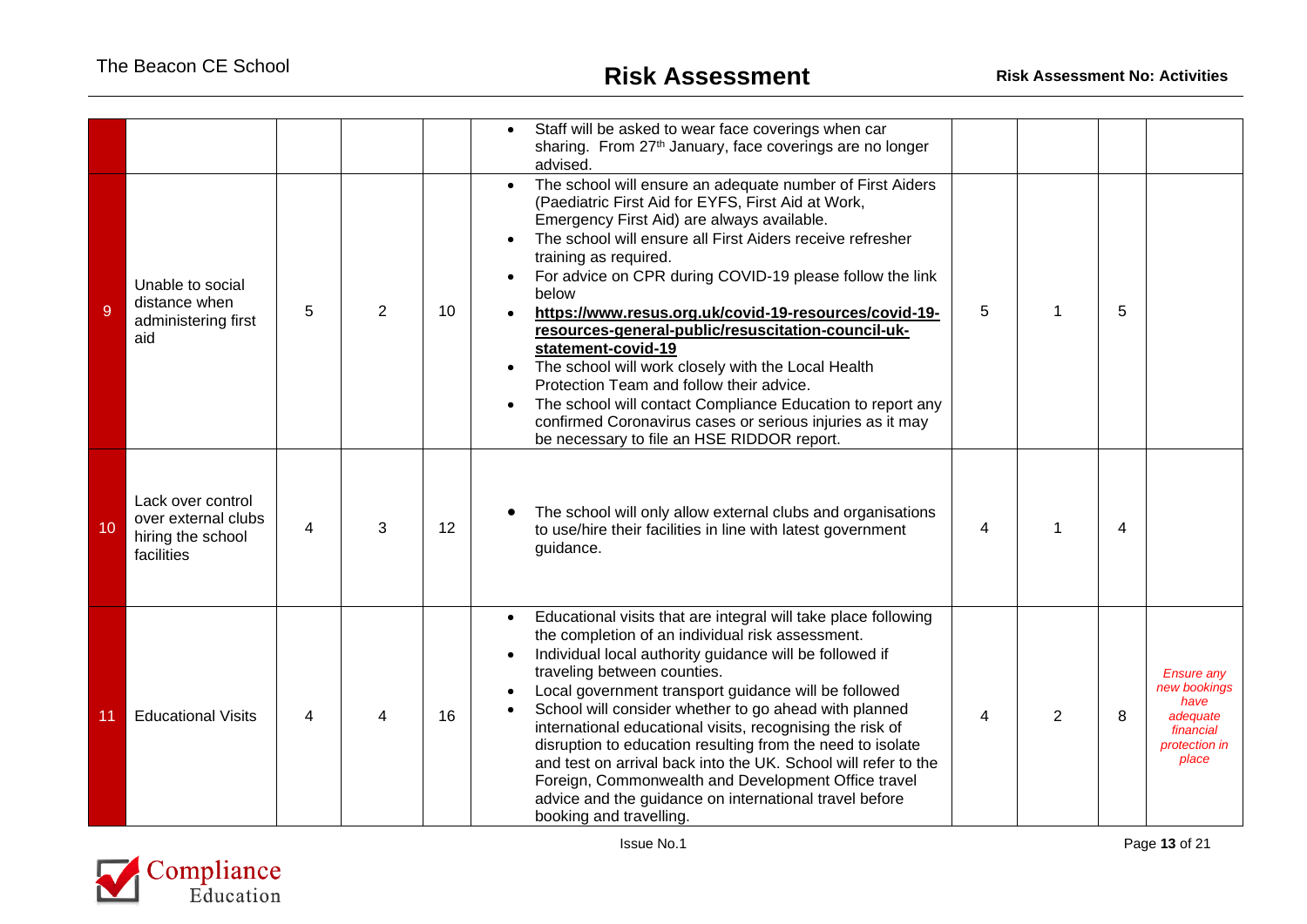|    |                                                                          |   |   |    | School will monitor Covid-19 restrictions that may impact<br>$\bullet$<br>educational trips planned within other parts of the UK.<br>A full and thorough risk assessment will be carried out in<br>relation to educational visits to ensure any United Kingdom<br>Health Security Agency (UKHSA) advice is included as part<br>of that risk assessment.<br>General guidance about educational visits is available and<br>is supported by specialist advice from the Outdoor<br>Education Advisory Panel (OEAP).                                                                                                                                                                                                                                                                                                                                                                                                                                                                                                                                                                                                                                                                                                                                                                     |   |   |  |
|----|--------------------------------------------------------------------------|---|---|----|-------------------------------------------------------------------------------------------------------------------------------------------------------------------------------------------------------------------------------------------------------------------------------------------------------------------------------------------------------------------------------------------------------------------------------------------------------------------------------------------------------------------------------------------------------------------------------------------------------------------------------------------------------------------------------------------------------------------------------------------------------------------------------------------------------------------------------------------------------------------------------------------------------------------------------------------------------------------------------------------------------------------------------------------------------------------------------------------------------------------------------------------------------------------------------------------------------------------------------------------------------------------------------------|---|---|--|
| 12 | Unable to stop the<br>virus from<br>spreading<br><b>Personal Hygiene</b> | 4 | 3 | 12 | <b>Transmission</b><br>All staff and pupils are reminded on a regular basis to<br>$\bullet$<br>follow good respiratory and hand hygiene to minimise the<br>chance of transmission.<br>We will recommend that face coverings are worn by staff<br>and adults (including visitors) when moving around in<br>corridors and communal areas. Health advice continues to<br>be that children in primary schools should not be asked to<br>wear face coverings. From 27 January, face coverings are<br>no longer advised for staff and visitors in communal areas.<br>Handwashing<br>Handwashing facilities are available throughout the school.<br>Handwash notice and instructions are located throughout<br>the school.<br>All staff and pupils are aware of best practise.<br>$\bullet$<br><b>Coughing and sneezing</b><br>All staff and pupils are encouraged to cover their mouth<br>$\bullet$<br>and nose with a tissue.<br>Staff and pupils will wash hands after using or disposing of<br>tissues.<br>Spitting is discouraged.<br>Personal protective equipment (PPE).<br>PPE in place for cleaners as per MSDS and/or COSHH risk<br>assessments<br>PPE in place for cleaners when completing a Deep Clean<br>The correct PPE should be used when handling cleaning<br>chemicals. | 4 | 4 |  |

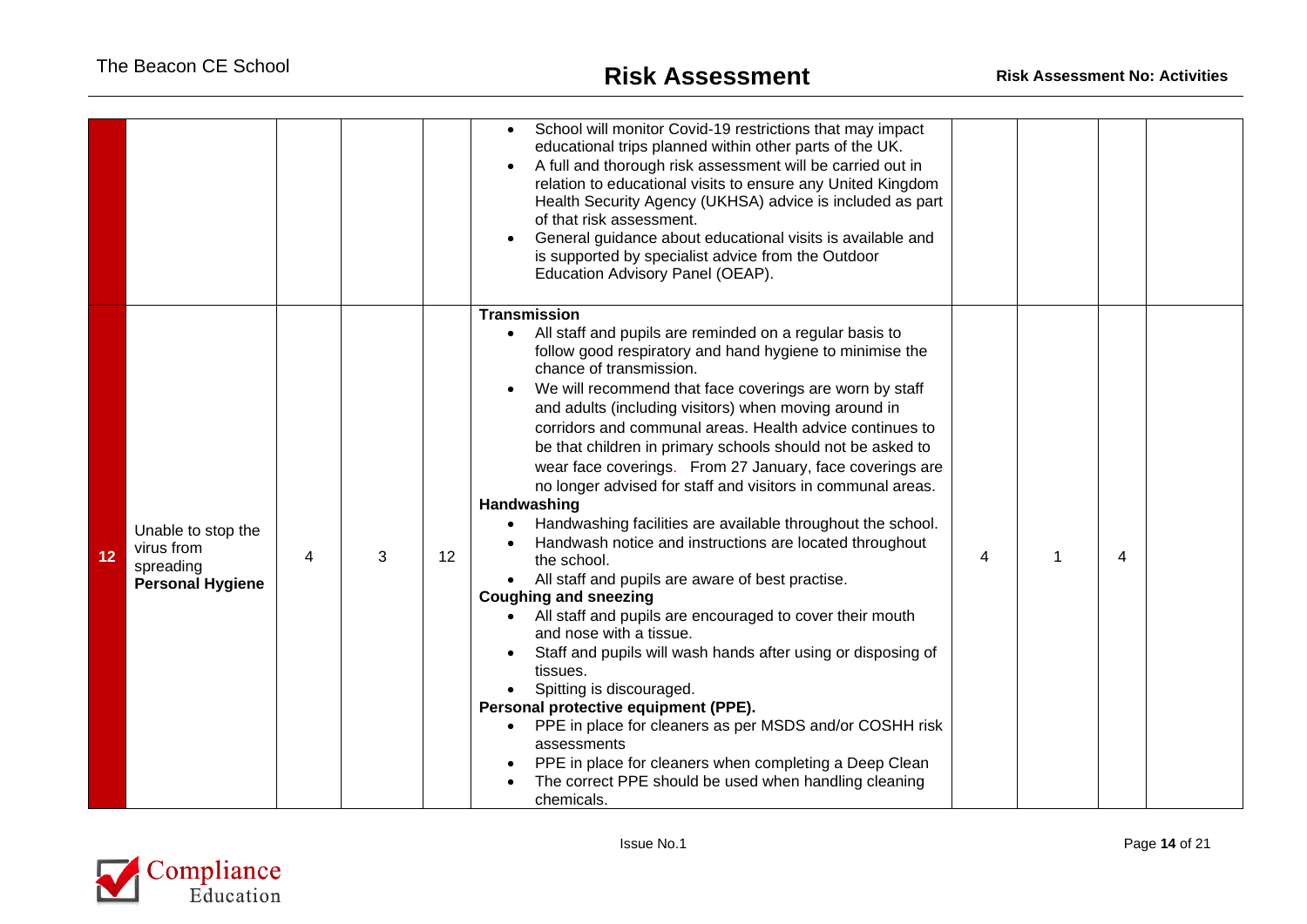|    |                         |   |   |                   | PPE is worn as per the cleaning chemicals COSHH risk<br>assessment or MSDS.<br>PPE is worn by First Aiders.<br>$\bullet$                          |   |   |   |  |
|----|-------------------------|---|---|-------------------|---------------------------------------------------------------------------------------------------------------------------------------------------|---|---|---|--|
|    |                         |   |   |                   | <b>Nappy or Pad Changing (PPE)</b>                                                                                                                |   |   |   |  |
|    |                         |   |   |                   | Disposable gloves and aprons are provided and worn                                                                                                |   |   |   |  |
|    |                         |   |   |                   | Staff will wear fluid resistant type IIR surgical mask and                                                                                        |   |   |   |  |
|    |                         |   |   |                   | disposable eye protection (where there is a risk of                                                                                               |   |   |   |  |
|    |                         |   |   |                   | splashing).                                                                                                                                       |   |   |   |  |
|    |                         |   |   |                   | Cleaning of the environment,                                                                                                                      |   |   |   |  |
|    |                         |   |   |                   | The school is cleaned with normal household disinfectant.                                                                                         |   |   |   |  |
|    |                         |   |   |                   | All surfaces that the symptomatic person has come into                                                                                            |   |   |   |  |
|    |                         |   |   |                   | contact with must be cleaned and disinfected, including:                                                                                          |   |   |   |  |
|    |                         |   |   |                   | Objects which are visibly contaminated with body<br>$\circ$                                                                                       |   |   |   |  |
|    |                         |   |   |                   | fluids will be disinfected.                                                                                                                       |   |   |   |  |
|    |                         |   |   |                   | All potentially contaminated high-contact areas<br>$\circ$                                                                                        |   |   |   |  |
|    |                         |   |   |                   | such as bathrooms, door handles, telephones,                                                                                                      |   |   |   |  |
|    |                         |   |   |                   | grab-rails in corridors and stairwells are cleaned on                                                                                             |   |   |   |  |
|    |                         |   |   |                   | a regular basis.                                                                                                                                  |   |   |   |  |
|    |                         |   |   |                   | Use of disposable cloths or paper roll and disposable mop                                                                                         |   |   |   |  |
|    |                         |   |   |                   | heads, to clean all hard surfaces, floors, chairs, door                                                                                           |   |   |   |  |
|    |                         |   |   |                   | handles and sanitary fittings.                                                                                                                    |   |   |   |  |
|    | Unable to stop the      |   |   |                   | The school will monitor cleaning contracts and ensure                                                                                             |   |   |   |  |
|    | virus from              |   |   |                   | cleaners are appropriately trained with access to PPE.                                                                                            |   |   |   |  |
| 13 | spreading               | 4 | 3 | $12 \overline{ }$ | Cleaning of blood and body fluid spillages.                                                                                                       | 4 | 1 | 4 |  |
|    | <b>General Cleaning</b> |   |   |                   | All spillages of blood, faeces, saliva, vomit, nasal and eye<br>$\bullet$<br>discharges should be cleaned up immediately (always<br>wearing PPE). |   |   |   |  |
|    |                         |   |   |                   | Staff are aware to never use mops for cleaning up blood                                                                                           |   |   |   |  |
|    |                         |   |   |                   | and body fluid spillages - use disposable paper towels and                                                                                        |   |   |   |  |
|    |                         |   |   |                   | discard clinical waste as described below. A spillage kit is                                                                                      |   |   |   |  |
|    |                         |   |   |                   | available for blood spills.                                                                                                                       |   |   |   |  |
|    |                         |   |   |                   | <b>Clinical waste.</b>                                                                                                                            |   |   |   |  |
|    |                         |   |   |                   | Procedure in place to segregate domestic and clinical<br>$\bullet$                                                                                |   |   |   |  |
|    |                         |   |   |                   | waste, in accordance with local policy.                                                                                                           |   |   |   |  |
|    |                         |   |   |                   | Used nappies/pads, gloves, aprons and soiled dressings                                                                                            |   |   |   |  |
|    |                         |   |   |                   | are stored in correct clinical waste bags in foot-operated                                                                                        |   |   |   |  |
|    |                         |   |   |                   | bins.                                                                                                                                             |   |   |   |  |
|    |                         |   |   |                   | All clinical waste is removed by a registered waste                                                                                               |   |   |   |  |
|    |                         |   |   |                   | contractor.                                                                                                                                       |   |   |   |  |

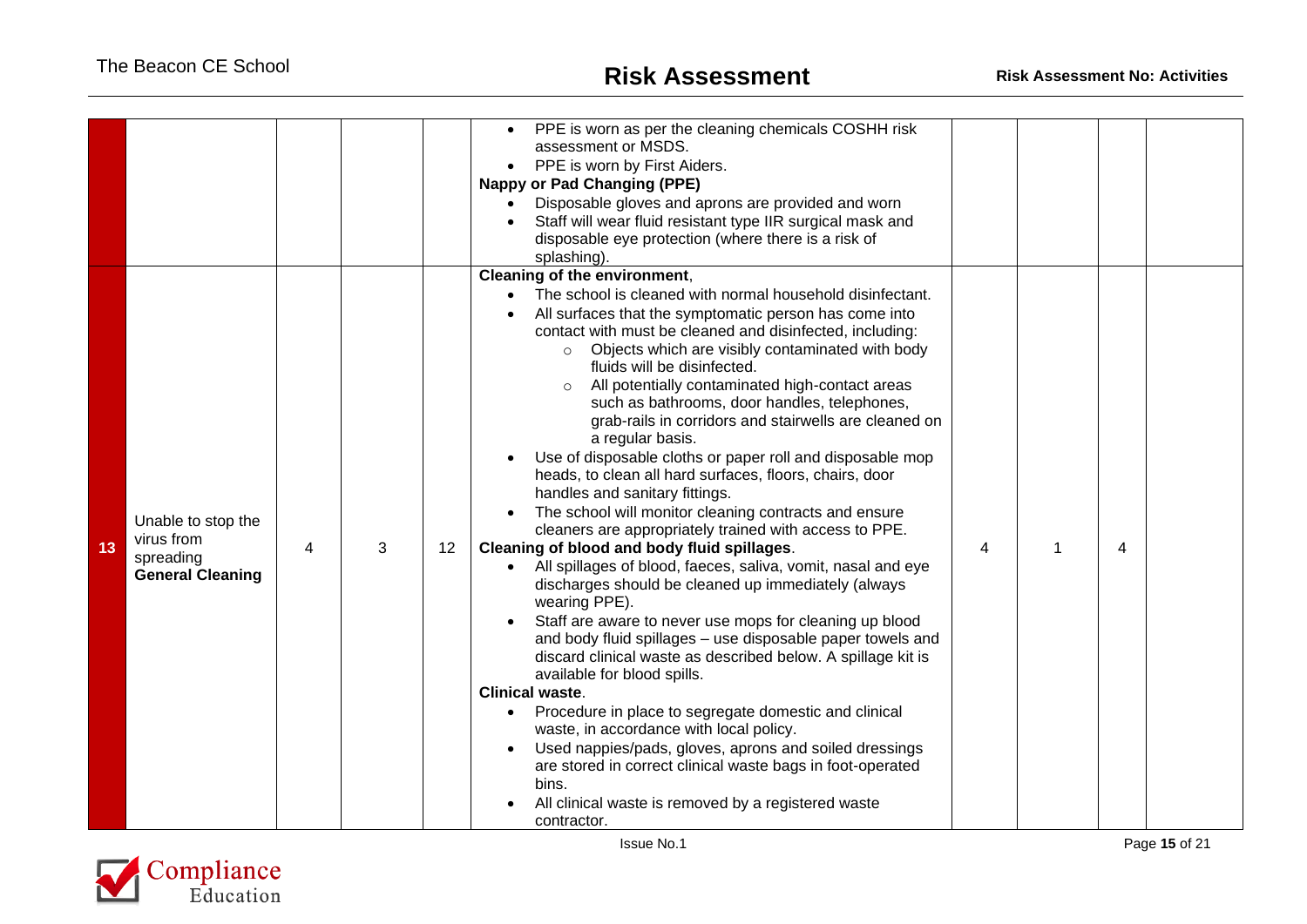|  | All clinical waste bags will be less than two-thirds full and<br>stored in a dedicated area. |  |  |  |  |
|--|----------------------------------------------------------------------------------------------|--|--|--|--|
|--|----------------------------------------------------------------------------------------------|--|--|--|--|

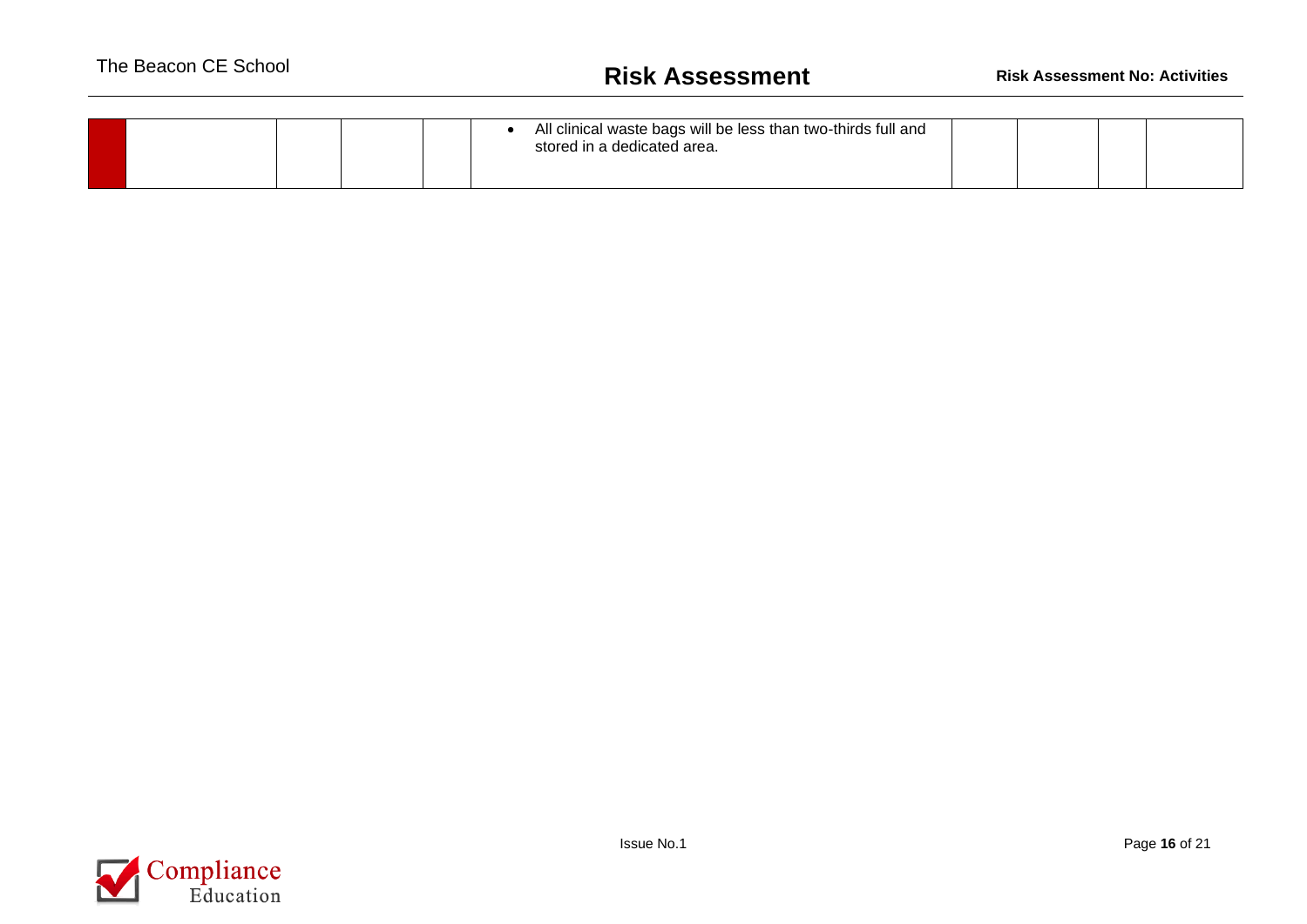|           | <b>ACTION ARISING FROM RISK ASSESSMENT</b> |                         |                           |                    |                          |  |  |  |  |  |  |  |
|-----------|--------------------------------------------|-------------------------|---------------------------|--------------------|--------------------------|--|--|--|--|--|--|--|
| <b>No</b> | <b>Risk</b><br>Rating                      | <b>Action Required:</b> | Person (s)<br>Responsible | <b>Target Date</b> | Date<br><b>Completed</b> |  |  |  |  |  |  |  |
|           |                                            |                         |                           |                    |                          |  |  |  |  |  |  |  |
|           |                                            |                         |                           |                    |                          |  |  |  |  |  |  |  |
|           |                                            |                         |                           |                    |                          |  |  |  |  |  |  |  |
|           |                                            |                         |                           |                    |                          |  |  |  |  |  |  |  |
|           |                                            |                         |                           |                    |                          |  |  |  |  |  |  |  |
|           |                                            |                         |                           |                    |                          |  |  |  |  |  |  |  |
|           |                                            |                         |                           |                    |                          |  |  |  |  |  |  |  |

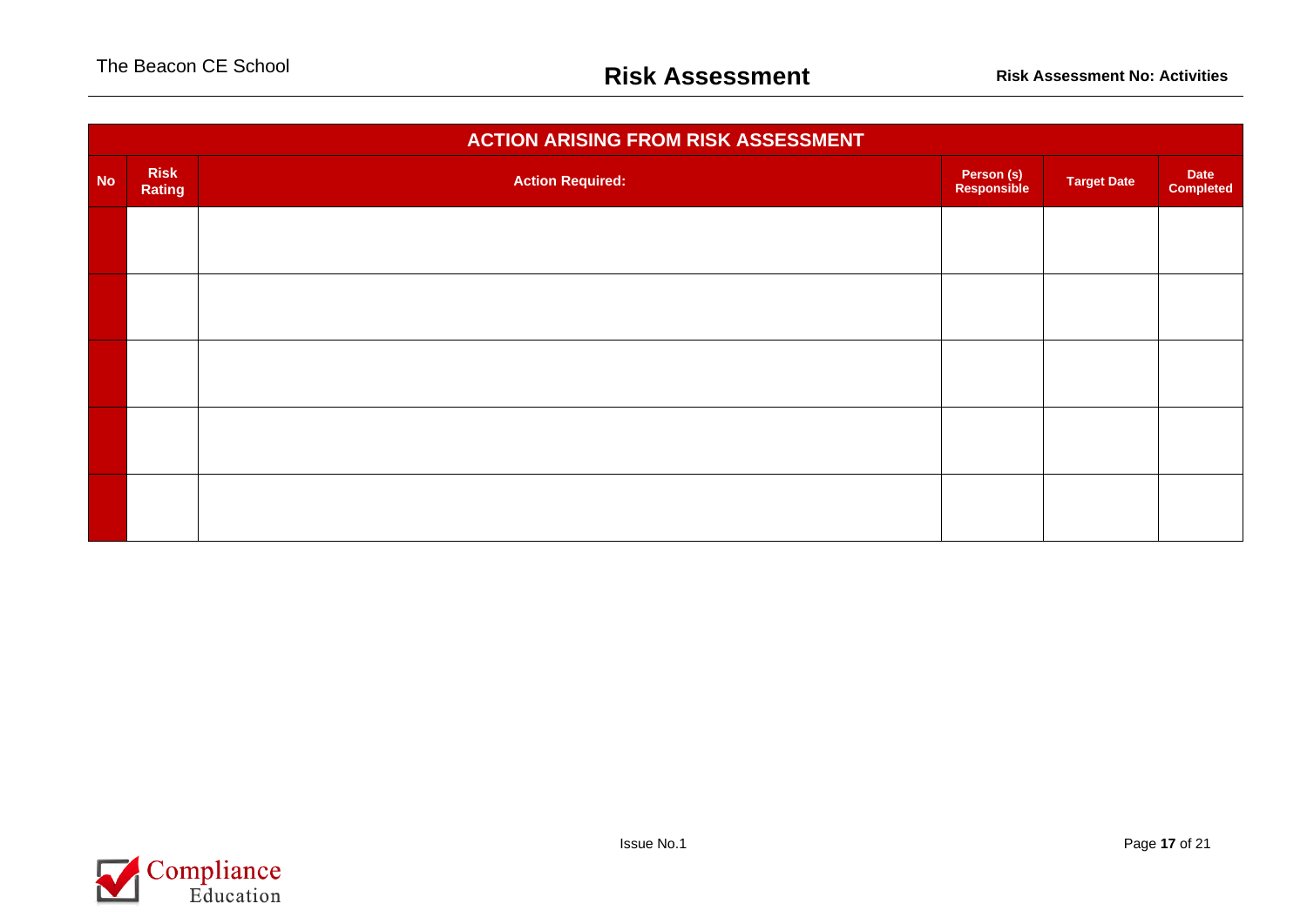## **Useful Websites**

| <b>Health and Safety Responsibilities</b>                                 | https://www.gov.uk/government/publications/health-and-safety-advice-for-   |
|---------------------------------------------------------------------------|----------------------------------------------------------------------------|
|                                                                           | schools/responsibilities-and-duties-for-schools                            |
|                                                                           | https://www.hse.gov.uk/services/education/sensible-leadership/school-      |
|                                                                           | leaders.htm                                                                |
|                                                                           | https://www.hse.gov.uk/services/education/faqs.htm#a1                      |
| <b>Business Continuity Plan</b>                                           | https://www.gov.uk/guidance/emergencies-and-severe-weather-schools-and-    |
|                                                                           | early-years-settings                                                       |
| Guidance for full opening - schools (published 2 <sup>nd</sup> July 2020) | https://www.gov.uk/government/publications/actions-for-schools-during-     |
|                                                                           | the-coronavirus-outbreak/guidance-for-full-opening-schools                 |
| Current guidance on shielding                                             | https://www.gov.uk/government/publications/guidance-on-shielding-and-      |
|                                                                           | protecting-extremely-vulnerable-persons-from-covid-19/guidance-on-         |
|                                                                           | shielding-and-protecting-extremely-vulnerable-persons-from-covid-19        |
| Current guidance on Clinically vulnerable                                 | https://www.gov.uk/government/publications/staying-alert-and-safe-social-  |
|                                                                           | distancing/staying-alert-and-safe-social-distancing#clinically-vulnerable- |
|                                                                           | people                                                                     |
| Other nonmedical vulnerable people                                        | https://www.gov.uk/government/publications/covid-19-review-of-             |
|                                                                           | disparities-in-risks-and-outcomes                                          |
| Providing extra mental health support                                     | https://www.gov.uk/government/news/extra-mental-health-support-for-        |
|                                                                           | pupils-and-teachers                                                        |
|                                                                           | http://www.educationsupport.org.uk/                                        |
|                                                                           | https://www.eventbrite.co.uk/e/dfe-supporting-pupil-and-student-mental-    |
|                                                                           | wellbeing-tickets-110796856380                                             |
| <b>Behaviour Expectations</b>                                             | https://www.gov.uk/government/publications/behaviour-and-discipline-in-    |
|                                                                           | schools                                                                    |
| <b>Remote Education Support</b>                                           | https://www.gov.uk/government/publications/actions-for-schools-during-     |
|                                                                           | the-coronavirus-outbreak/guidance-for-full-opening-schools#res             |
|                                                                           | https://www.gov.uk/government/publications/coronavirus-covid-19-online-    |
|                                                                           | education-resources                                                        |
|                                                                           | https://educationendowmentfoundation.org.uk/covid-19-resources/covid-19-   |
|                                                                           | support-guide-for-schools/                                                 |

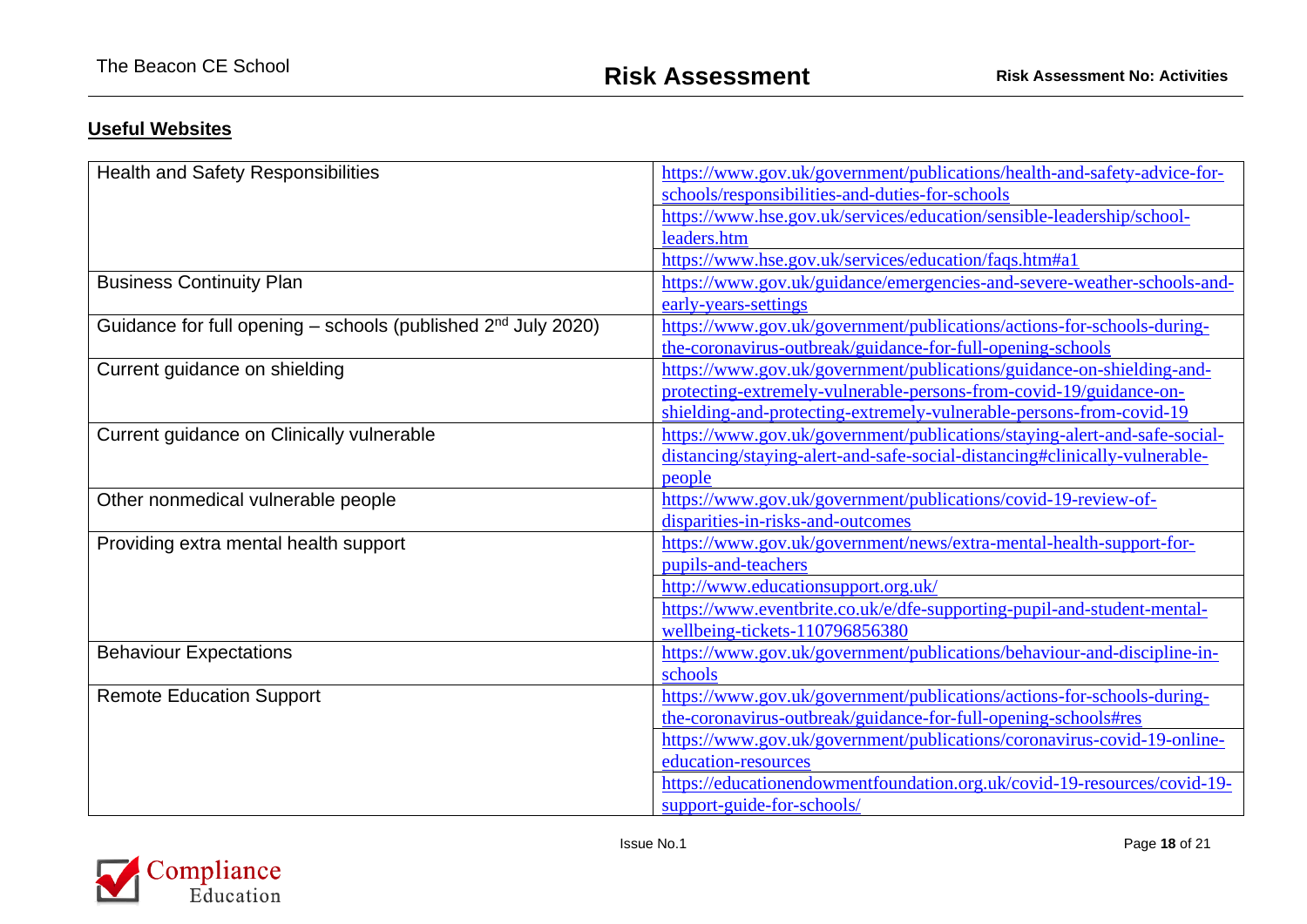|                                              | https://edtech-demonstrator.lgfl.net/                                        |
|----------------------------------------------|------------------------------------------------------------------------------|
|                                              | https://get-help-with-tech.education.gov.uk/about-bt-wifi                    |
| <b>Coronavirus Symptoms</b>                  | https://www.gov.uk/guidance/nhs-test-and-trace-how-it-works#people-who-      |
|                                              | develop-symptoms-of-coronavirus                                              |
| Stay at home guidance                        | https://www.gov.uk/government/publications/covid-19-stay-at-home-            |
|                                              | guidance                                                                     |
| Arranging a Test                             | https://www.gov.uk/guidance/coronavirus-covid-19-getting-tested              |
| <b>Testing and Tracing</b>                   | https://www.nhs.uk/conditions/coronavirus-covid-19/testing-and-tracing/      |
| Contacting your Local Health Protection Team | https://www.gov.uk/guidance/contacts-phe-health-protection-teams             |
| Guidance on staff wearing PPE                | https://www.gov.uk/government/publications/safe-working-in-education-        |
|                                              | childcare-and-childrens-social-care/safe-working-in-education-childcare-     |
|                                              | and-childrens-social-care-settings-including-the-use-of-personal-protective- |
|                                              | equipment-ppe                                                                |
| Site Manager/Caretaker                       | https://www.hse.gov.uk/coronavirus/legionella-risks-during-coronavirus-      |
|                                              | outbreak.htm                                                                 |
|                                              | https://www.cibse.org/coronavirus-covid-19/emerging-from-lockdown            |
|                                              | https://www.hse.gov.uk/coronavirus/equipment-and-machinery/air-              |
|                                              | conditioning-and-ventilation.htm                                             |
| Cleaning                                     | https://www.gov.uk/government/publications/covid-19-decontamination-in-      |
|                                              | non-healthcare-settings                                                      |
| Catering                                     | https://www.gov.uk/government/publications/covid-19-guidance-for-food-       |
|                                              | businesses/guidance-for-food-businesses-on-coronavirus-covid-19              |
| <b>Safer Travel</b>                          | https://www.gov.uk/guidance/coronavirus-covid-19-safer-travel-guidance-      |
|                                              | for-passengers                                                               |
| <b>Educational Visits</b>                    | https://www.gov.uk/government/publications/coronavirus-covid-19-travel-      |
|                                              | advice-for-educational-settings/coronavirus-travel-guidance-for-             |
|                                              | educational-settings                                                         |
|                                              | https://www.gov.uk/government/publications/health-and-safety-on-             |
|                                              | educational-visits/health-and-safety-on-educational-visits                   |
| Extra-curricular provision                   | https://www.gov.uk/government/publications/protective-measures-for-          |
|                                              | holiday-or-after-school-clubs-and-other-out-of-school-settings-for-children- |

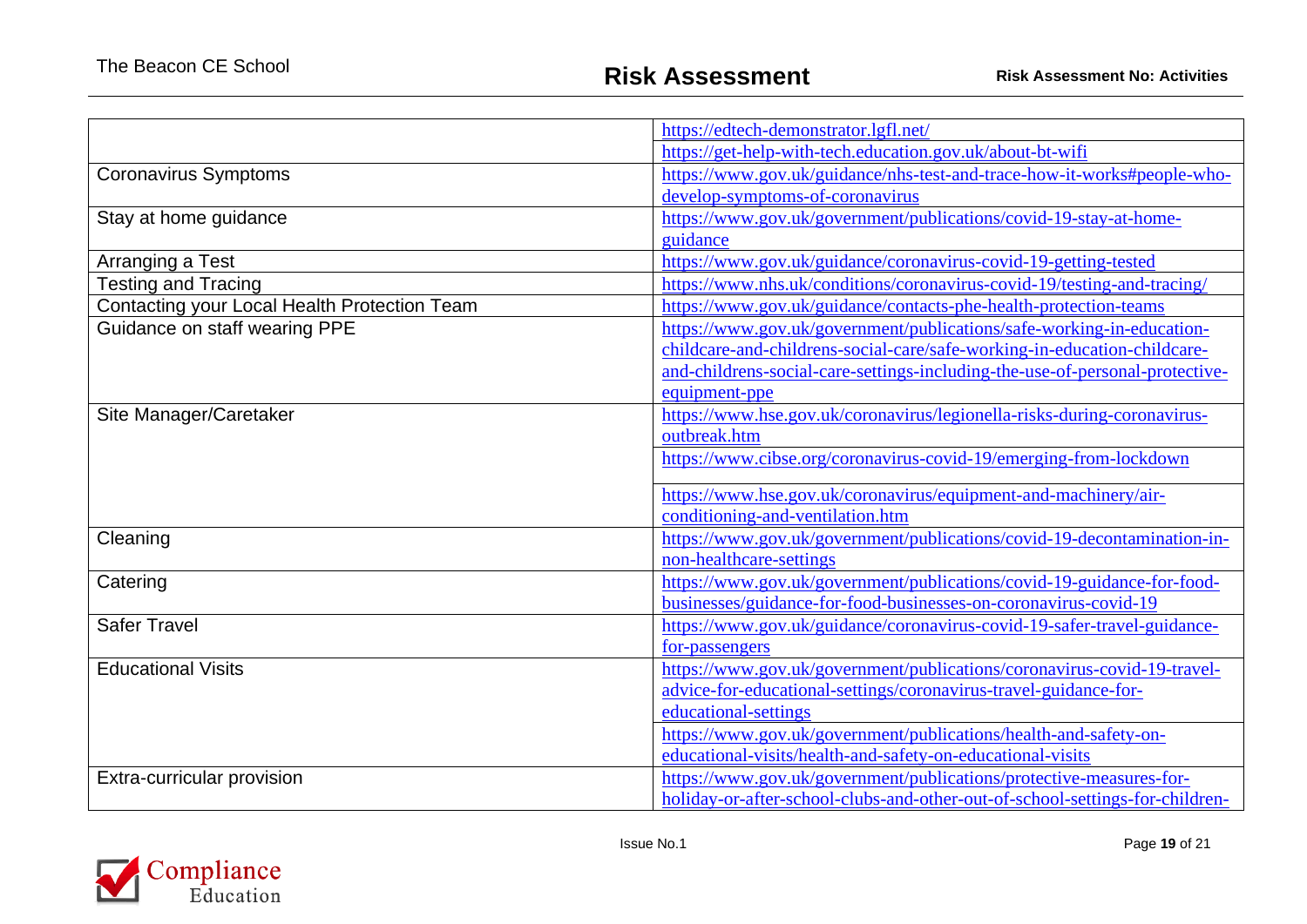|                                      | during-the-coronavirus-covid-19-outbreak/protective-measures-for-out-of- |
|--------------------------------------|--------------------------------------------------------------------------|
|                                      | school-settings-during-the-coronavirus-covid-19-outbreak                 |
| <b>Physical Education and Sports</b> | https://www.gov.uk/government/publications/coronavirus-covid-19-         |
|                                      | guidance-on-phased-return-of-sport-and-recreation                        |
|                                      | https://www.sportengland.org/how-we-can-help/coronavirus                 |
|                                      | https://www.afpe.org.uk/physical-education/wp-content/uploads/COVID-     |
|                                      | 19-Interpreting-the-Government-Guidance-in-a-PESSPA-Context-             |
|                                      | FINAL.pdf.                                                               |
| Science and Design Technology        | http://www.cleapss.org.uk/                                               |
|                                      | https://www.ase.org.uk/resources/health-and-safety-resources             |
|                                      | https://www.data.org.uk/for-education/health-and-safety                  |